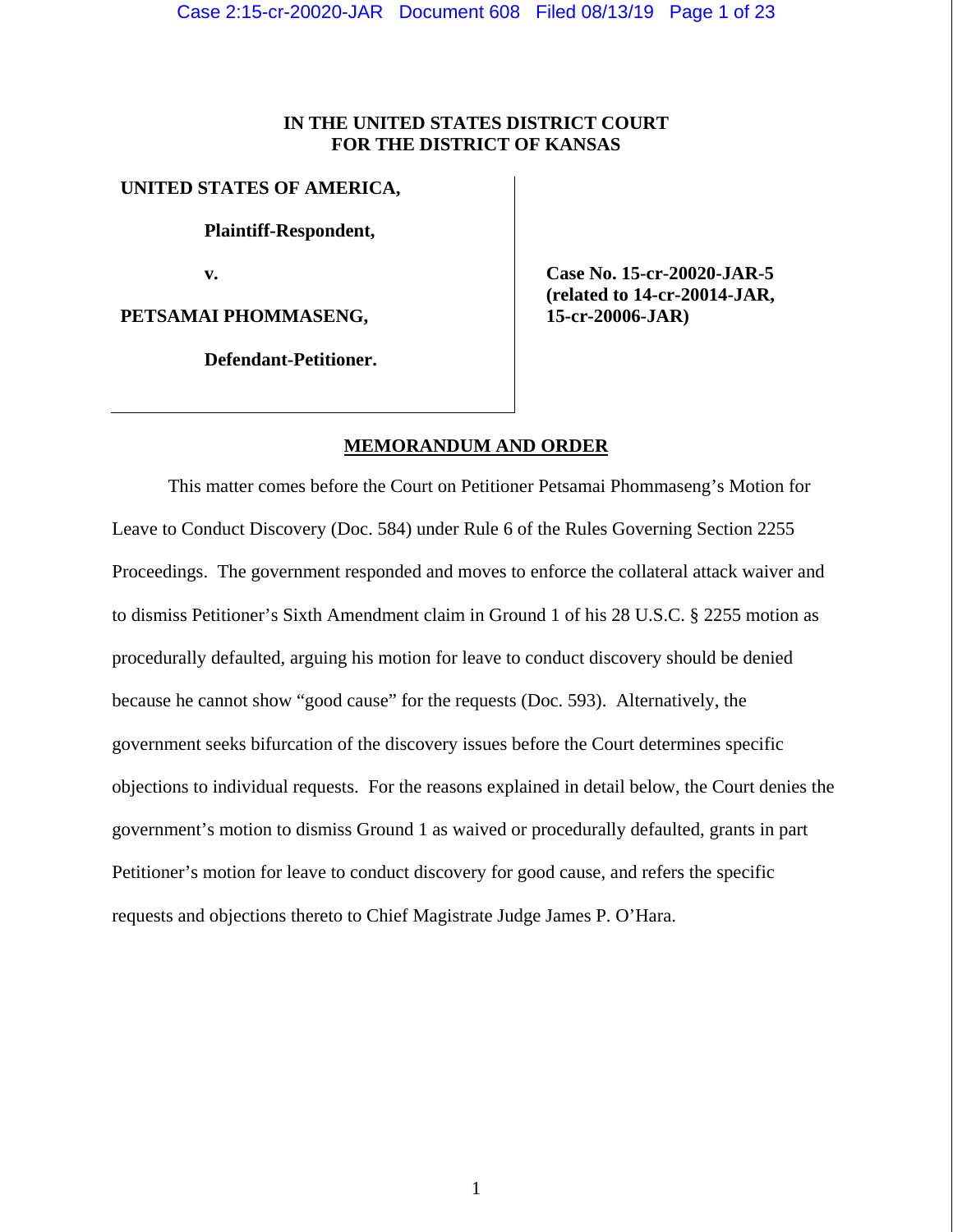# **I. Background and Procedural History**

Petitioner was charged in the District of Kansas in three separate cases, alleging numerous drug trafficking, conspiracy, and firearm charges.<sup>1</sup> On April 26, 2016, Petitioner pled guilty in each case pursuant to Fed. R. Crim. P.  $11(c)(1)(C)$  and entered into three separate plea agreements.<sup>2</sup> In Case No. 15-20006-JAR, Petitioner entered a conditional plea, reserving the right to appeal the Court's order denying his motion to suppress evidence obtained as a result of a January 21, 2015 traffic stop and subsequent search. In all three cases, Petitioner expressly waived his right to appeal or collaterally attack his convictions or sentences, except for claims of ineffective assistance of counsel or prosecutorial misconduct, as long as the Court sentenced him within the range recommended by the parties under Rule  $11(c)(1)(C)^3$ .

Meanwhile, the government initiated a separate drug conspiracy investigation during the spring of 2016, targeting detainees and employees of Corrections Corporation of America ("CCA"), a large, private detention facility located in Leavenworth, Kansas.<sup>4</sup> Although various drug charges were initially filed against six defendants in *United States v. Black*, the Court was placed on notice early on that the government suspected the conspiracy involved at least 95 inmates and 60 more individuals outside the facility.<sup>5</sup> Facts uncovered after an early discovery conference in the *Black* case during the summer of 2016 revealed discovery practices that

<sup>&</sup>lt;u>1</u> <sup>1</sup>D. Kan. No. 15-20006-JAR-1 (charging Petitioner with being a user of methamphetamine in possession of a firearm, using and carrying a firearm during and in relation to a drug trafficking crime, and possessing with intent to distribute methamphetamine); D. Kan. No. 15-20020-JAR-5 (conspiracy to manufacture, distribute, and possess with intent to distribute 50 grams or more of methamphetamine and using a communication facility to commit the conspiracy charge); 14-20014-JAR-13 (conspiracy to distribute and possess with intent to distribute 50 grams or more of methamphetamine).

<sup>2</sup> Docs. 244–247.

<sup>3</sup> *Id.*

<sup>4</sup> The facility has since been renamed CoreCivic. The Court refers to it throughout this order as CCA. 5 D. Kan. No. 16-20032-JAR, Tr. July 21, 2016 Hr'g, Doc. 75 at 23:2–9.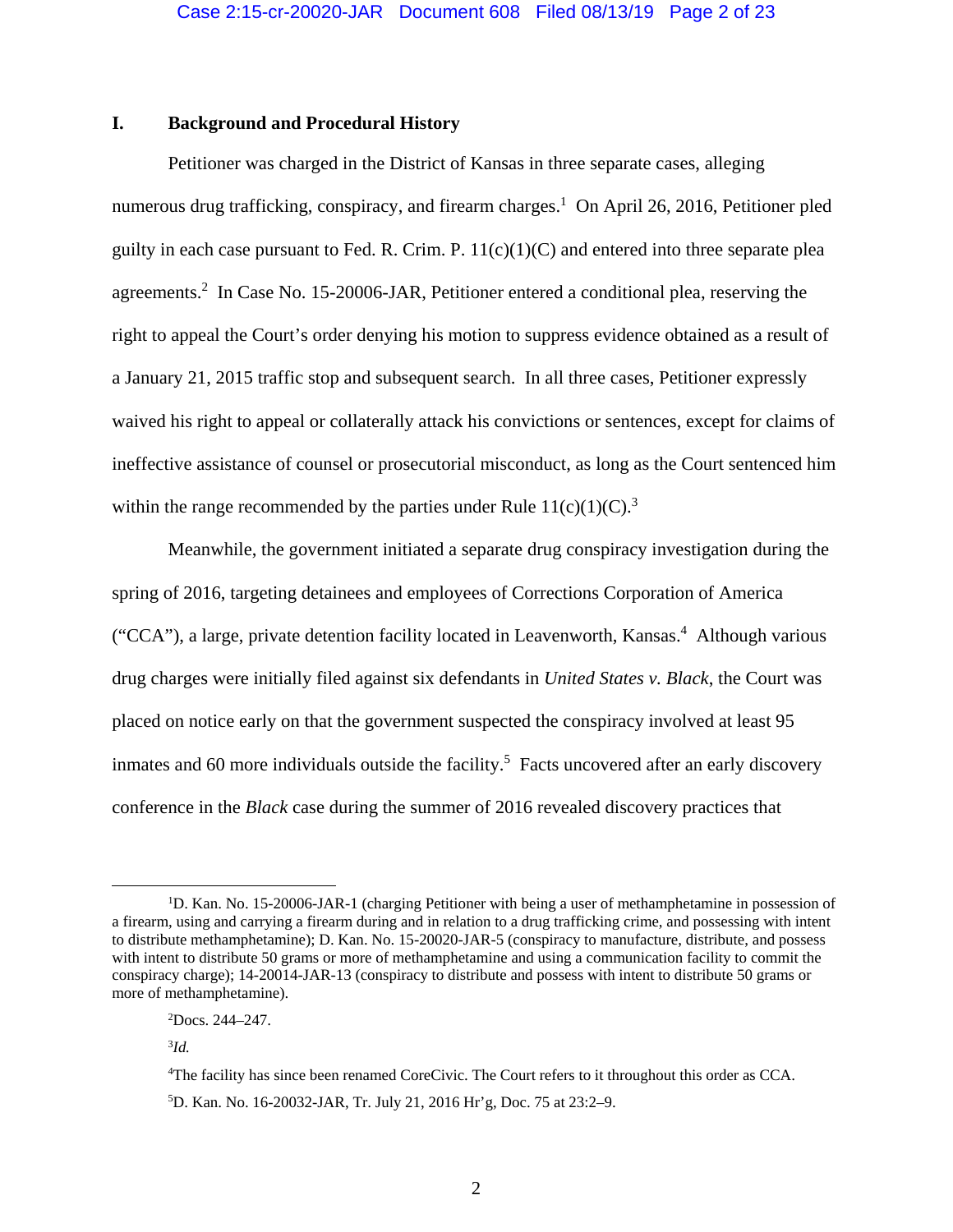#### Case 2:15-cr-20020-JAR Document 608 Filed 08/13/19 Page 3 of 23

implicated the Sixth Amendment's right to counsel: the United States Attorney's Office for the District of Kansas ("USAO") possessed soundless video recordings of attorney-client visitation rooms at CCA and possessed and redistributed recordings of telephone calls between several detainees and their counsel.

Once notified of the video and audio recordings, this Court immediately clawed back and impounded the recordings and ordered all local federal detention facilities to cease recording attorney-client meetings and phone calls. On October 11, 2016, the Court appointed a Special Master to investigate matters related to the government's conduct. Since the Special Master's appointment, an extensive record has been developed regarding the government's procurement and possession of the recordings. After a protracted evidentiary hearing, this Court made extensive findings of fact and conclusions of law, which are incorporated by reference herein ("the *Black* Order").6

On August 8, 2016, in each of his three cases, Petitioner filed a Motion for Fed. R. Crim. P. 16(E) Discovery, Confidential Legal Visitation, and Return of Property pursuant to Rule  $41(g)$ .<sup>7</sup> The motion alleged that counsel for Petitioner learned on August 2, 2016 that attorneyclient meetings had been video recorded at CCA and provided to the USAO upon request, and that the government had used the confidential communications in pending litigation and had disclosed the recordings as discovery to other defendants and counsel. As set out in the *Black*  Order, the Special Master's investigation in that case began because of allegations related, in part, to Petitioner and his criminal case. As that Order details, the USAO attempted to gain a tactical advantage in another criminal matter by using video recordings to target Petitioner's

 <sup>6</sup> D. Kan. No. 16-20032-JAR, Doc. 758.

<sup>7</sup> Doc. 318.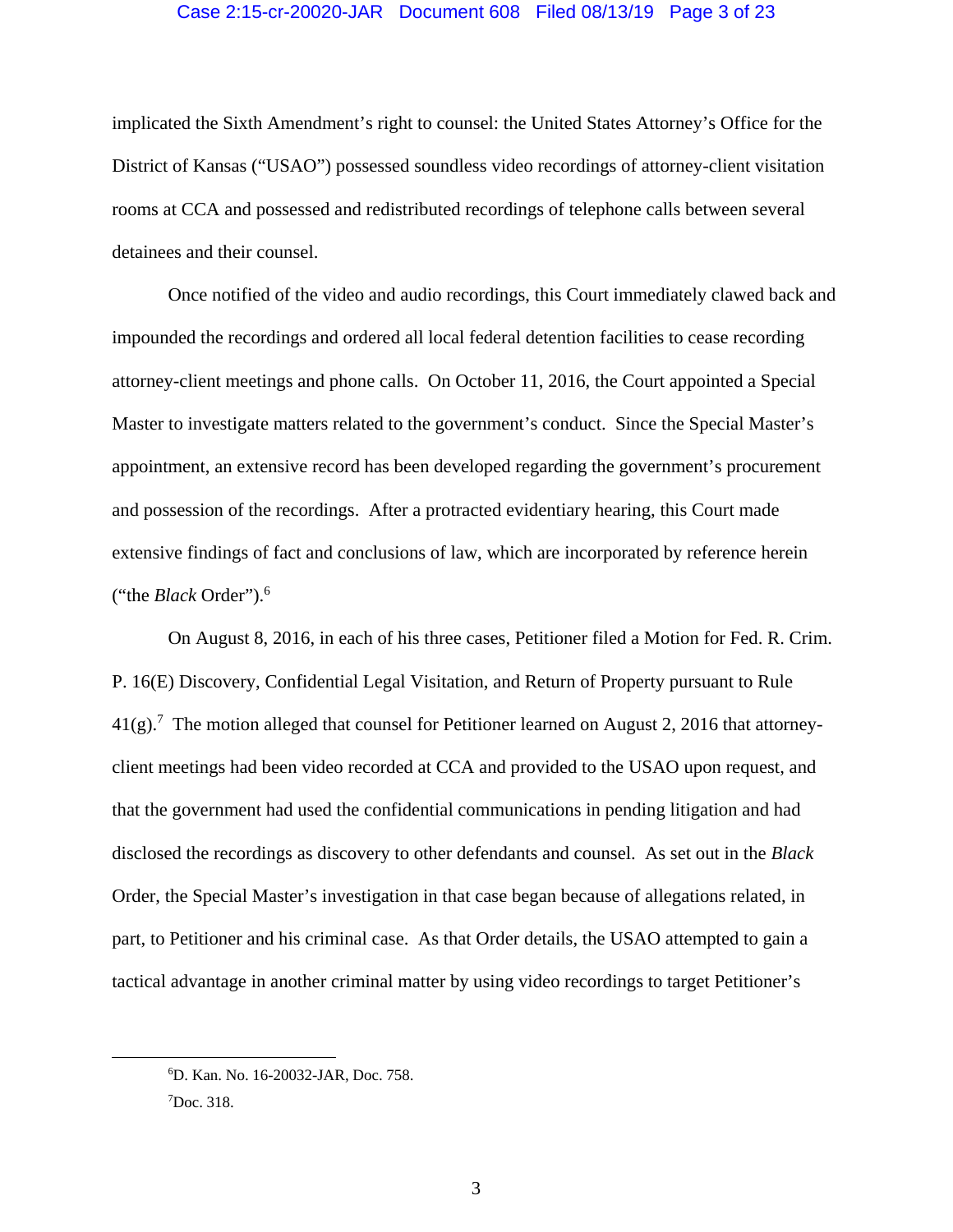#### Case 2:15-cr-20020-JAR Document 608 Filed 08/13/19 Page 4 of 23

attorney, Jacquelyn Rokusek, because of the overlap between Petitioner, Richard Dertinger, and the CCA investigation.<sup>8</sup> Petitioner raised Due Process and Sixth Amendment issues in the Rule 41(g) motion. The government did not respond, and the Court terminated the motion as moot after Petitioner was sentenced.

On January 18, 2017, Petitioner moved to withdraw his guilty pleas, alleging prosecutorial misconduct related to the government's representations about the sentence the parties' agreed upon in the Rule  $11(c)(1)(C)$  plea agreements, which Petitioner claimed was legally impossible for the Court to impose.<sup>9</sup> Although the government did not oppose Petitioner's request to withdraw his guilty pleas, the Court denied Petitioner's motion after finding the parties had agreed to impose separate sentences in each of the three cases.<sup>10</sup> The Court proceeded to sentence Petitioner, in three separate sentencing hearings, to 180 months' imprisonment in each case, to run concurrently to the other two cases.

Petitioner filed a *pro se* appeal challenging the Court's denial of his motion to suppress evidence obtained as a result of a January 21, 2015 traffic stop and subsequent search. After the government moved to dismiss the appeal as untimely, Petitioner voluntarily dismissed the appeal.

Under the Court's Standing Order 18-3, the Federal Public Defender ("FPD") is appointed to represent all petitioners alleging Sixth Amendment violations based on evidence uncovered during this investigation under 28 U.S.C.  $\S$  2255.<sup>11</sup> On September 6, 2018, Petitioner filed a Motion to Vacate and Discharge with Prejudice Under 28 U.S.C. § 2255 and

 $\frac{1}{8}$ *Black* Order at 67–80.

<sup>9</sup> Doc. 383.

<sup>10</sup>Doc. 394.

<sup>11</sup>Standing Order 18-3 (July 17, 2018), http:/www.ksd.uscourts.gov/wp-content /uploads/2018/07/Standing-Order-18-3-Appointing-FPD.pdf.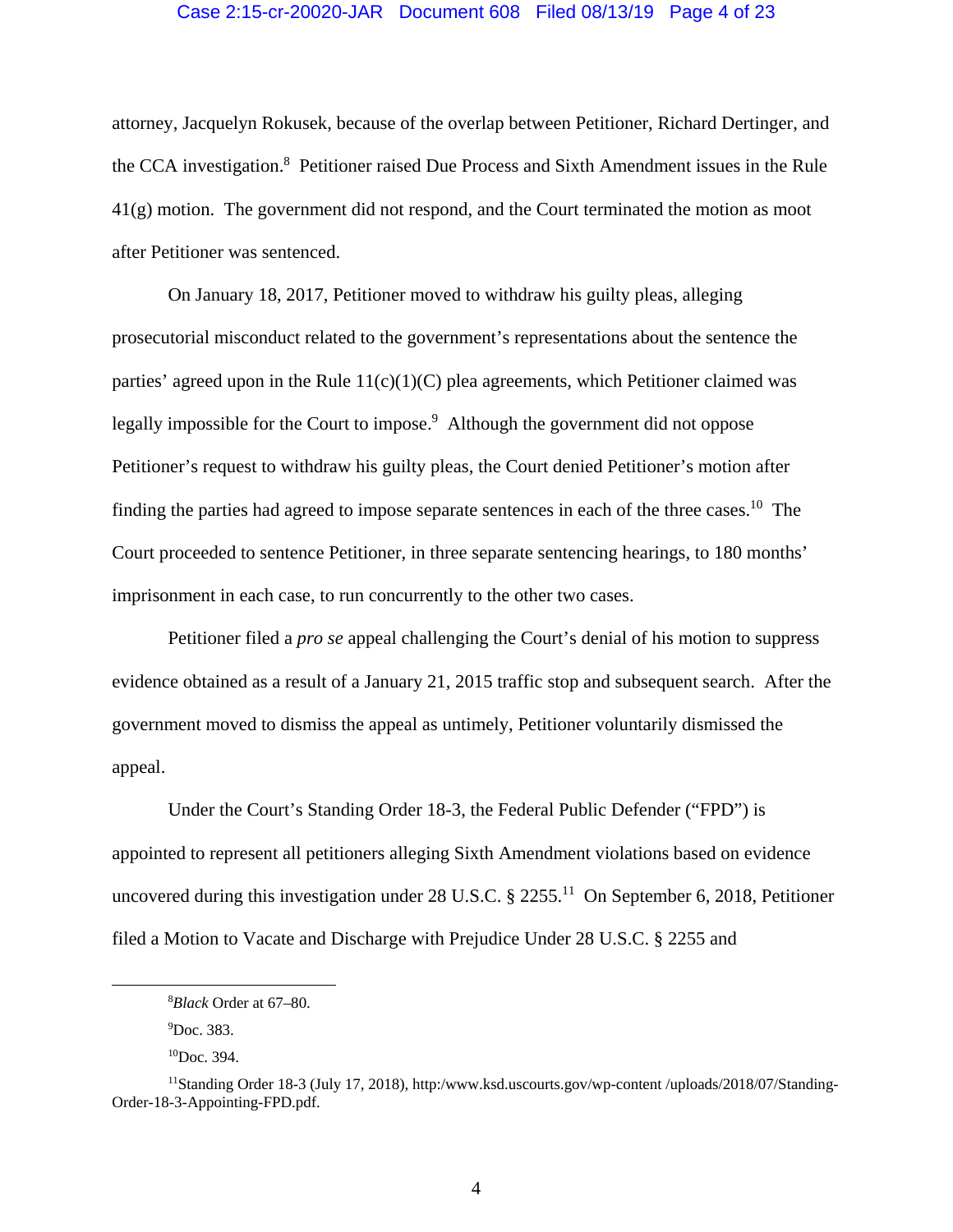### Case 2:15-cr-20020-JAR Document 608 Filed 08/13/19 Page 5 of 23

Memorandum in Support in his three criminal cases.<sup>12</sup> Petitioner asserted three grounds for relief: (1) the government violated his Sixth Amendment rights when it obtained video recordings of his meetings with counsel while he was incarcerated at CCA; (2) Rokusek provided ineffective assistance of counsel when she failed to timely file a notice of appeal; and (3) Rokusek provided ineffective assistance of counsel when she failed to adequately challenge the drug quantity attributed to him.

After the government divested possession of recordings of Petitioner's attorney-client calls and derivative evidence therefrom to the Court in January 2019, the Court granted Petitioner leave to supplement his first Sixth Amendment claim.<sup>13</sup> Petitioner supplemented his motion with evidence specific to the government's procurement and possession of at least 76 recorded attorney-client calls between Petitioner and his counsel during the course of his prosecution, in support of his claim that the government violated his Sixth Amendment right to effective counsel. Petitioner argues that the proper remedy for the government's "extensive and systematic" misconduct is to vacate his judgments with immediate dismissal and prejudice to any further prosecution.

Petitioner also seeks leave of court to conduct the following discovery/production requests related to his Sixth Amendment claim within 30 days:

> 1. Any information that the USAO (including attorneys, law enforcement agents (from any agency), support staff, interpreters, and other employees and contractors) requested, obtained, possessed, reviewed, re-disseminated, or relied on recorded CCA phone calls in Petitioner's case, whether or not those calls included attorney-client calls or were requested, obtained, possessed, reviewed, re-disseminated or relied in other cases or investigations.

 ${}^{12}$ Doc. 550.

<sup>&</sup>lt;sup>13</sup>Doc. 582.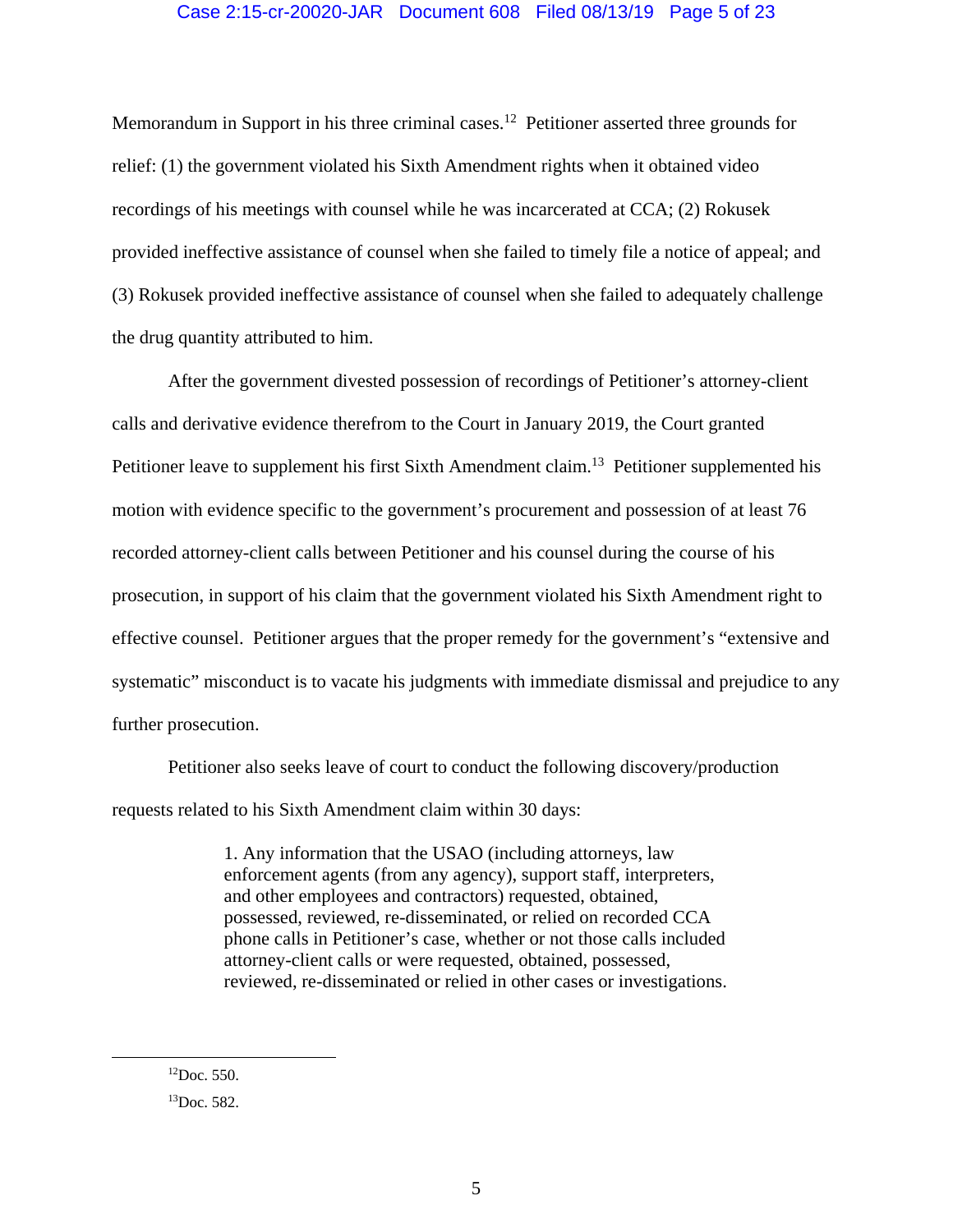2. Any information that the USAO (including attorneys, law enforcement agents (from any agency), support staff, interpreters, and other employees and contractors) knew or should have known that the Petitioner's attorney-client calls were recorded, requested, obtained, possessed, reviewed, re-disseminated, or relied upon at any time.

3. Any and all documents and materials created by USAO-DKan personnel and provided to USAO-DKan employees, contractors, and/or any federal, state, or local agent, to the extent such documents or materials concern or relate to retention, preservation, and production of materials that relate to or concern the *Black*  investigation.

4. Any and all documents and materials sent, given to, or received by AUSA Emily Metzger in response to her instructions concerning retention, preservation, and production of materials that relate to or concern the *Black* investigation.

5. A list or log of all repositories in the USAO-DKan information systems that could have been, were, or are now being searched using the June 7, 2017, list of search terms negotiated by USAO-DKan and the Special Master (the list of search terms is contained in *Black* docket 298-4, exh. D). Repositories may be identified by employee initials for USAO-DKan personnel, if applicable. A repository may be identified artificially if its description would reveal contents claimed to be privileged from disclosure under 28 C.F.R. § 26.26.

6. Any and all documents or materials that reference, discuss, describe or pertain to:

a. USAO-DKan management instructions to USAO-DKan personnel, and its agents and contractors, as to what level of cooperation would be provided to the Special Master by USAO-DKan;

b. Directions or instructions of any kind or nature, directed to a specific employee, agent, or contractor, or concerning a specific employee, agent, or contractor, as to whether that employee, agent, or contractor was or is now permitted to meet with the Special Master, whether at the Special Master's request or at the recipient's request;

c. Directions or instructions of any kind or nature, to any USAO-DKan personnel, its agents, or its contractors that authorize, limit,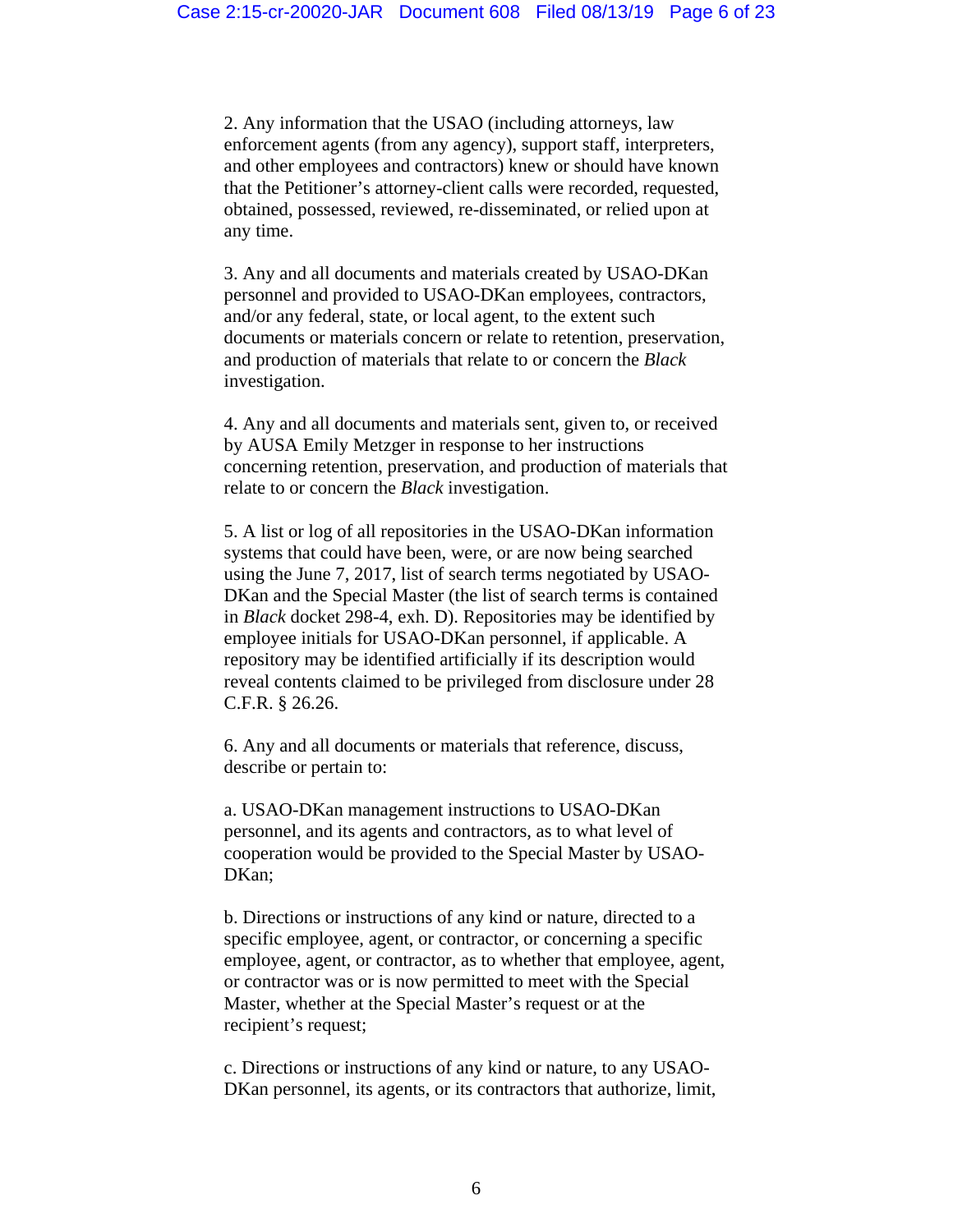or forbid preparing for or providing documents and materials to the Special Master.

7. Any and all documents that discuss or describe "taint teams" used in *Black* or in this case.

8. Any documents or materials not already filed as exhibits in the *Black* case, relating to allegations that personnel, contractors, and agents of USAO-DKan personnel and their contractors acted in violation of the U.S. Constitution, statute, or other law by obtaining, possessing, listening to, or watching confidential communications of inmates and attorneys.

9. Any documents or materials that discuss a meeting to include AUSA Kim Flannigan, SAUSA Erin Tomasic, or both, and Attorney Jacquelyn Rokusek, limited to a case where Rokusek represented Richard Dertinger.

10. Any documents or materials regarding then-SAUSA Erin Tomasic's issuance of any Grand Jury subpoena in *Black*. This demand is limited to documents or materials that: (a) were created prior to the issuance of any such subpoena, and (b) are not prohibited from disclosure under Fed. R. Crim. Pro. 6(e).

11. A list of every individual working at, working with, or detailed to, the USAO-DKan (including attorneys, law enforcement agents (from any agency), support staff, interpreters, and other contractors) who is known to have accessed (whether deliberately or inadvertently): any video recording of attorneys meeting at CCA with detainees; and/or, any telephone conversations between CCA detainees and attorneys.

12. For every person identified in item 11 who directed or permitted someone else to listen to or view the audio or video recording, identify the persons who: (a) so directed or permitted, and (b) were so directed or permitted.

13. Any and all documents and materials, not already in evidence, relating to the preservation or non-preservation of any computer, computer software, disk, or other electronic paraphernalia used by USAO-DKan to allow viewing of video recordings produced by CCA related to *Black*. This demand goes to the time before and after the Court ordered preservation of such materials by the USAO-DKan, and it includes production of documents or materials that prescribe the time frame for the regular district-wide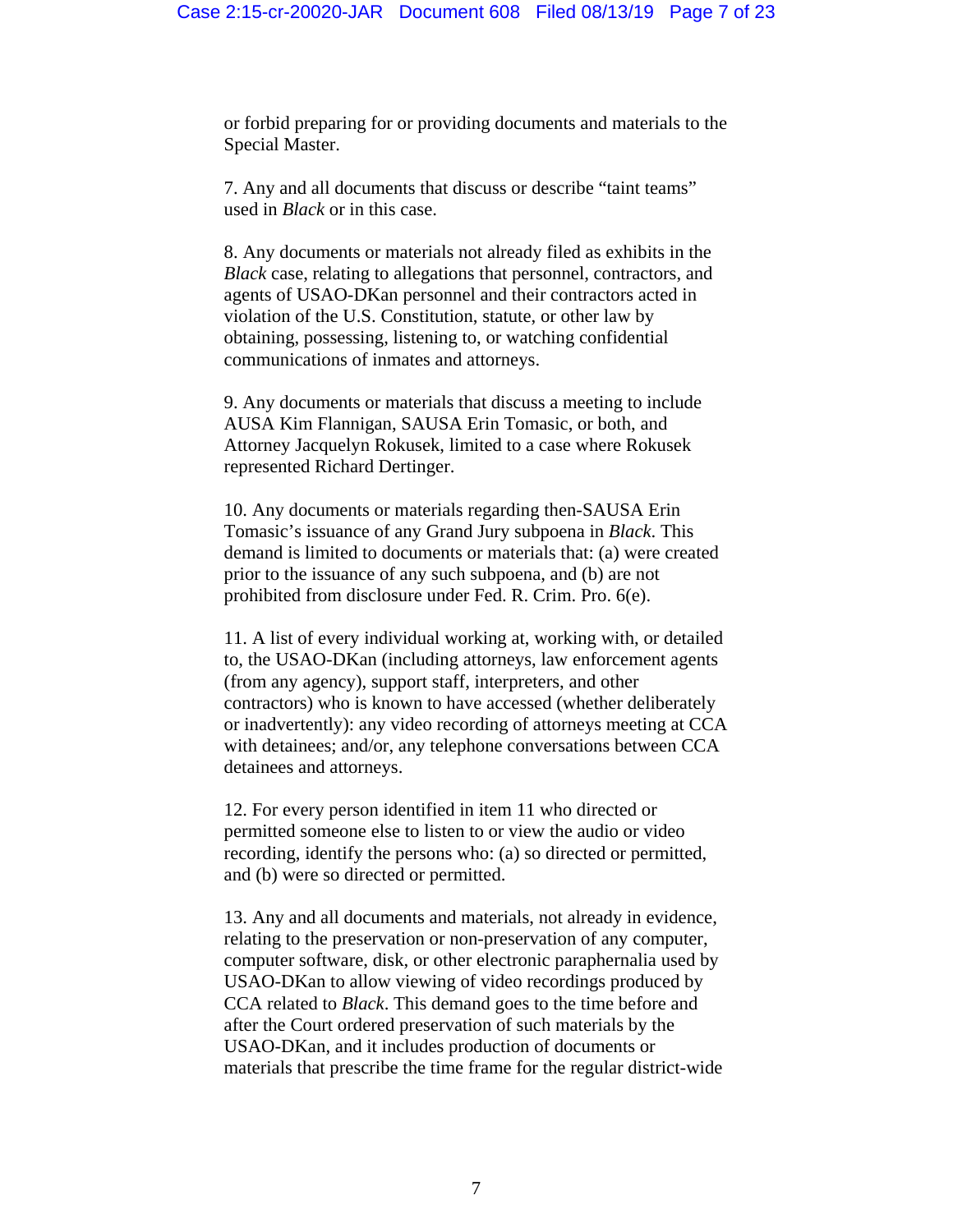implementation of computer phaseouts identified in the Court's order.14

# **II. Standard for Section 2255 Discovery**

Rule 6 of the Rules Governing Section 2255 Proceedings governs discovery matters, and

provides in relevant part:

**(a) Leave of Court Required**. A judge may, for good cause, authorize a party to conduct discovery under the Federal Rules of Criminal Procedure or Civil Procedure, or in accordance with the practices and principles of law. . . .

**(b) Requesting Discovery**. A party requesting discovery must provide reasons for the request. The request must also include any proposed interrogatories and requests for admission, and must specify any requested documents.

In order to show "good cause" under Rule 6(a), a petitioner must provide the court with

"specific allegations [that] show reason to believe that the petitioner may, if the facts are fully

developed, be able to demonstrate that he is  $\dots$  entitled to relief."<sup>15</sup> The purpose of Rule 6(b) is

to enable the court "to make certain that the inquiry is relevant and appropriately narrow."<sup>16</sup>

### **III. Discussion**

Petitioner seeks leave to conduct discovery related to his Sixth Amendment claim. The government argues that Petitioner cannot show good cause for his discovery requests because (1) his Sixth Amendment claim is either waived or procedurally defaulted; and (2) his requests are irrelevant to his Sixth Amendment claim. The government alternatively asserts that the Court should (3) deny the majority of his requests as premature because they pertain only to the adequate remedy; or (4)

14Doc. 584.

<sup>15</sup>*Bracy v. Gramley*, 520 U.S. 899, 908–09 (1997) (quoting *Harris v. Nelson*, 394 U.S. 286, 300 (1969)); *LaFevers v. Gibson*, 182 F.3d 705, 723 (10th Cir. 1999).

<sup>&</sup>lt;sup>16</sup>Rules Governing Section 2254 Cases, Rule 6(b) advisory committee notes. Rule 6 of the Section 2254 rules is "fully applicable to discovery under these rules for § 2255 motions." *See* Rule 6 of the Rules Governing Section 2255 Proceedings, advisory committee notes.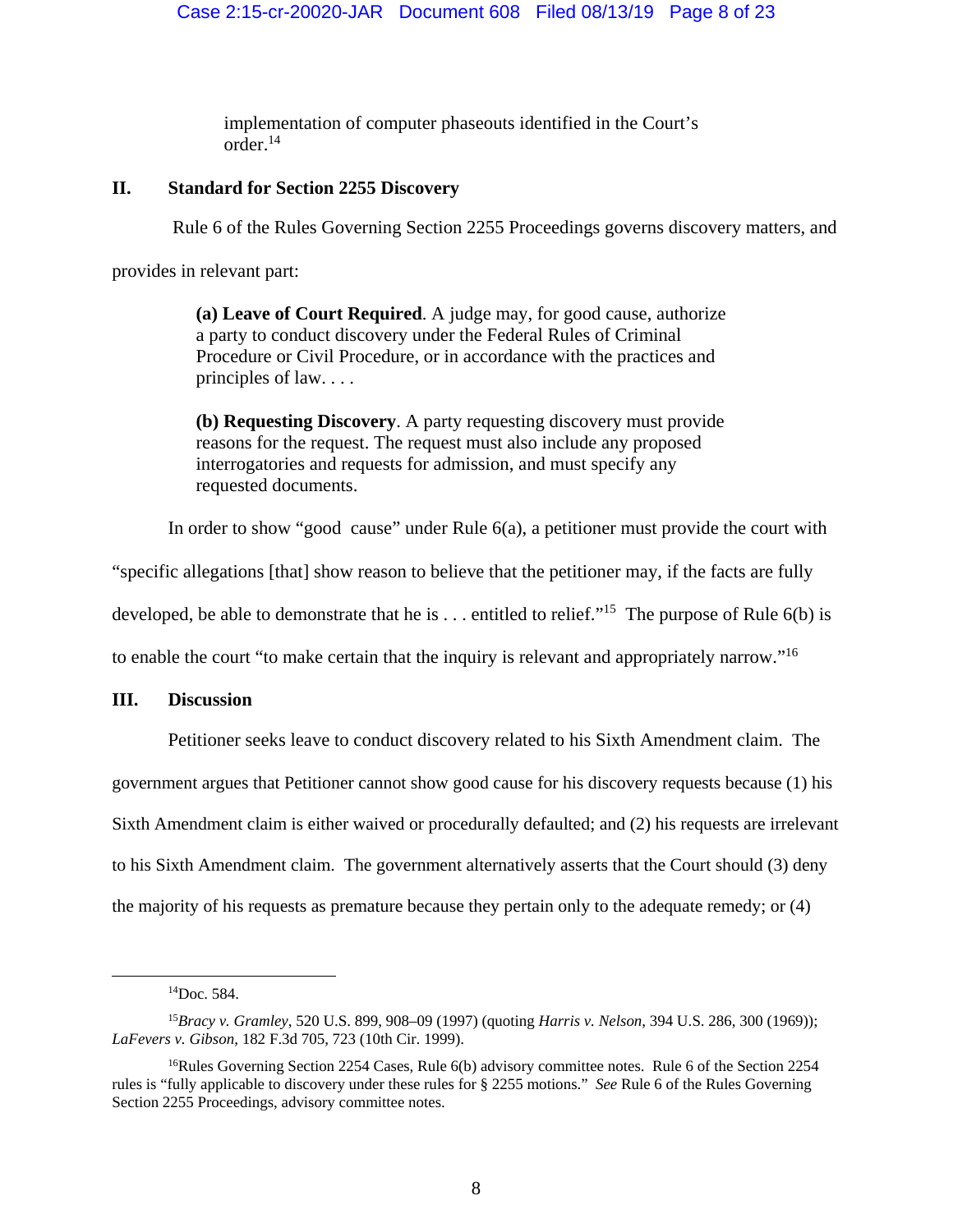#### Case 2:15-cr-20020-JAR Document 608 Filed 08/13/19 Page 9 of 23

find the discovery requests overbroad, unduly burdensome, irrelevant, seek privileged information, and/or seek duplicative information provided in *Black*.

### **A. Waiver and Procedural Default**

#### **1. Collateral Attack Waiver**

A knowing and voluntary waiver of the statutory right to appeal or to collaterally attack a sentence is generally enforceable.<sup>17</sup> The Court applies a three-pronged analysis to evaluate the enforceability of such a waiver: (1) whether the disputed issue falls within the scope of the waiver; (2) whether defendant knowingly and voluntarily waived his rights; and (3) whether enforcing the waiver would result in a miscarriage of justice.<sup>18</sup>

To determine whether the disputed issue falls within the scope of the waiver, the court begins with the plain language of the plea agreement.<sup>19</sup> The court construes the plea agreement according to contract principles and based on what defendant reasonably understood when he entered the plea.<sup>20</sup> The court strictly construes the waiver and resolves any ambiguities against the government and in favor of defendant. $^{21}$ 

The government takes the position that a defendant's unconditional and voluntary Rule 11(c)(1)(C) guilty plea constitutes a waiver of all non-jurisdictional defenses to the charge(s) to which he has pleaded guilty except: (1) due process claims alleging vindictive prosecution, (2) double jeopardy claims that are evident from the face of the indictment, or (3) claims that the

 <sup>17</sup>*United States v. Chavez-Salais*, 337 F.3d 1170, 1172 (10th Cir. 2003); *United States v. Cockerham*, 237 F.3d 1179, 1181 (10th Cir. 2001).

<sup>18</sup>*United States v. Hahn*, 359 F.3d 1315, 1325 (10th Cir. 2004) (en banc).

<sup>19</sup>*United States v. Anderson*, 374 F.3d 955, 957 (10th Cir. 2004); *Hahn*, 359 F.3d at 1328.

<sup>20</sup>*United States v. Arevalo-Jimenez*, 372 F.3d 1204, 1206 (10th Cir. 2004).

<sup>21</sup>*Hahn*, 359 F.3d at 1343.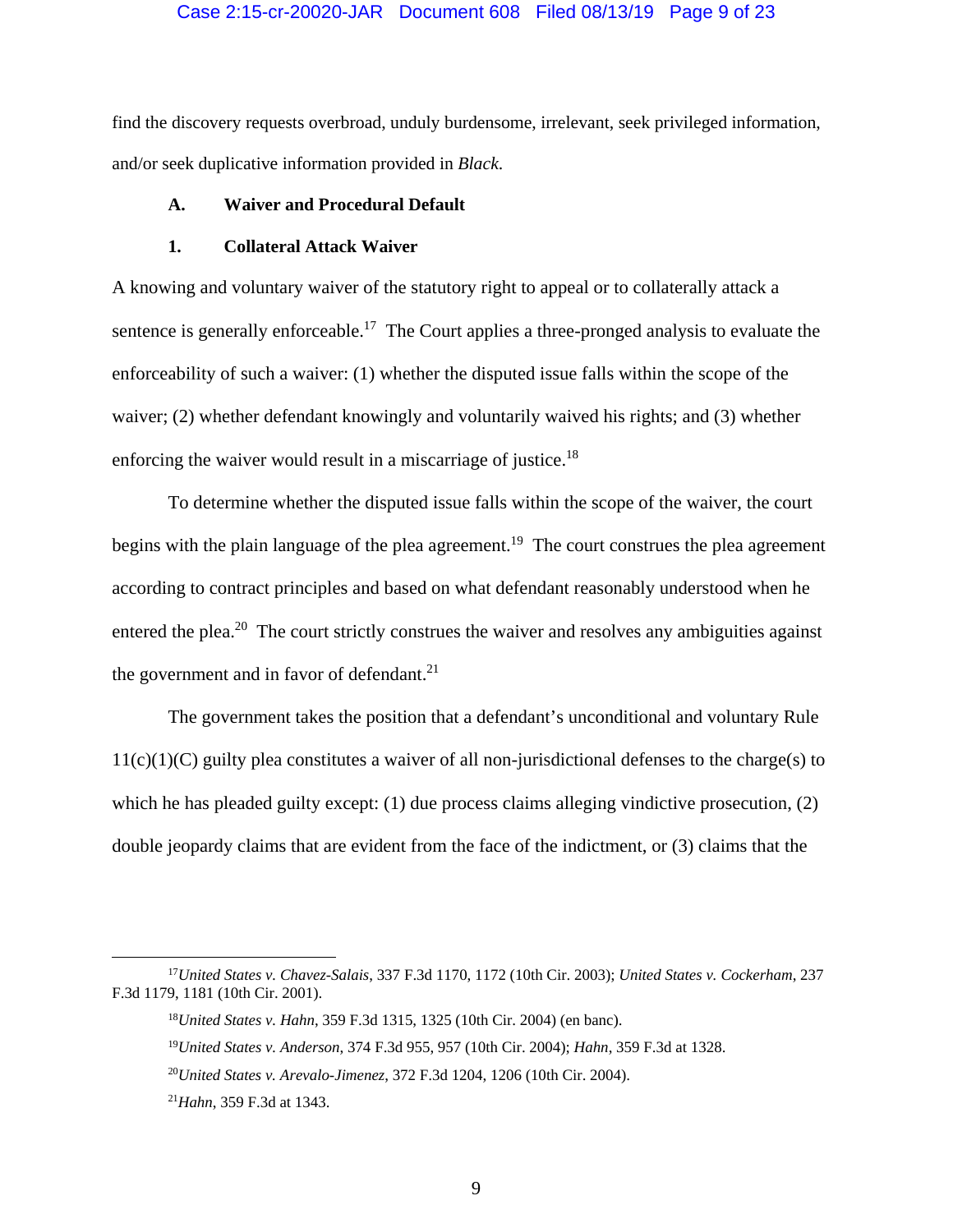#### Case 2:15-cr-20020-JAR Document 608 Filed 08/13/19 Page 10 of 23

statute of conviction is unconstitutional.<sup>22</sup> The government argues that Petitioner's claim that the government violated his Sixth Amendment right to confidential attorney-client communications is not jurisdictional, nor does it implicate any one of the three types of claims identified in *DeVaughn* and *Class* as falling outside the general waiver rule. The government contends that because Petitioner is now raising an independent claim relating to the alleged deprivation of constitutional rights that purportedly occurred before the entry of his guilty pleas—and petitioner does not challenge his plea as either uncounseled or involuntary—his claim is foreclosed. But Petitioner's Sixth Amendment claim is not an "independent confidential communications claim" that he waived raising on direct appeal. Instead, Petitioner claims that by intentionally intruding into his protected attorney-client relationship absent a legitimate justification, the government violated his Sixth Amendment right to effective counsel. As detailed below, this claim alleges prosecutorial misconduct and is raised as a collateral attack of his conviction and sentence.

The government also seeks to enforce the waiver of collateral attack in the plea agreements. The waiver provision in Petitioner's plea agreements expressly reserved his right to collaterally attack his convictions and sentence based on a claim of ineffective assistance of counsel or prosecutorial misconduct. Each plea agreement contains this specific language: "[T]he defendant in no way waives any subsequent claims with regards to ineffective assistance of counsel or *prosecutorial misconduct*."23

 <sup>22</sup>*See United States v. DeVaughn*, 694 F.3d 1141, 1145–46 (10th Cir. 2012) (stating that an unconditional and voluntary plea waives all non-jurisdictional claims except for constitutional due process claims for vindictive prosecution and double jeopardy claims that are evident from the face of the indictment); *Class v. United States*, 138 S. Ct. 798, 803 (2018) (holding that guilty plea by itself does not bar a federal criminal defendant from challenging the constitutionality of the statute of conviction on direct appeal).

 $^{23}$ Case No. 14-20014-JAR, Doc. 478 at 9; Case No. 15-20006, Doc. 94 at 19; Case No. 15-20020-JAR, Doc. 247 at 18 (emphasis added).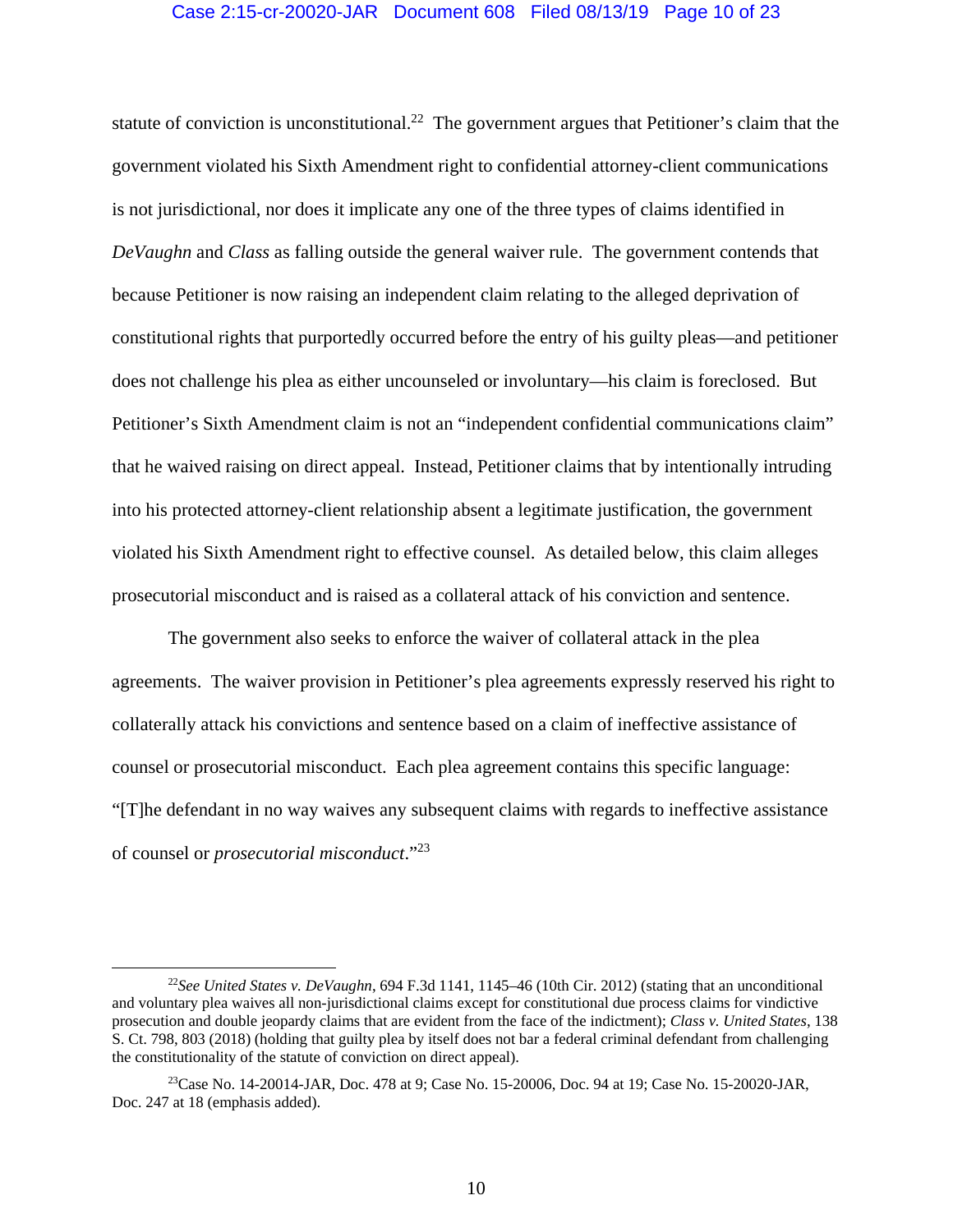### Case 2:15-cr-20020-JAR Document 608 Filed 08/13/19 Page 11 of 23

The government asserts that Petitioner's claim that the government violated his Sixth Amendment right to confidential attorney-client communications attacks both his convictions and sentences, without alleging that this Court's sentence was in excess of the parties' recommendation, and thus falls within the scope of the express collateral attack waiver, which squarely bars such challenges. The government acknowledges in a footnote, however, that a claim of prosecutorial misconduct would fall outside the scope of the waiver but asserts that such a claim can only arise in the context of the Due Process Clause of the Fifth Amendment, not the Sixth Amendment. $24$ 

While prosecutorial misconduct does not necessarily result in constitutional error, the government construes such a claim too narrowly. The Tenth Circuit recently reaffirmed that "[p]rosecutorial misconduct can cause constitutional error in two ways."25 "First, it can prejudice a specific right as to amount to a denial of that right."26 The court noted, "[t]hese violations often occur outside of trial," such as during discovery, jury selection, initiation of proceedings, and outside court proceedings.<sup>27</sup> Second, "absent infringement of a specific constitutional right, a prosecutor's misconduct may in some instances render a . . . trial 'so fundamentally unfair as to deny [a defendant] due process.'"28

The prosecutorial misconduct alleged in Petitioner's cases falls under the first category. Petitioner clearly claims that the government's misconduct deprived him of his Sixth

 <sup>24</sup>Doc. 593 at 19 n.1.

<sup>25</sup>*United States v. Christy*, 916 F.3d 814, 824 (10th Cir. 2019) (citing *Underwood v*. *Royal*, 894 F.3d 1154, 1167 (10th Cir. 2018)).

<sup>26</sup>*Id.* 

<sup>27</sup>*Id.* at 824 n.5 (collecting cases); *see United States v. Orozco*, 916 F.3d 919, 924 (10th Cir. 2019) (affirming district court's finding that prosecutorial misconduct violated defendant's Sixth Amendment right to present a defense).

<sup>28</sup>*Id.* at 824 (internal citations and quotations omitted).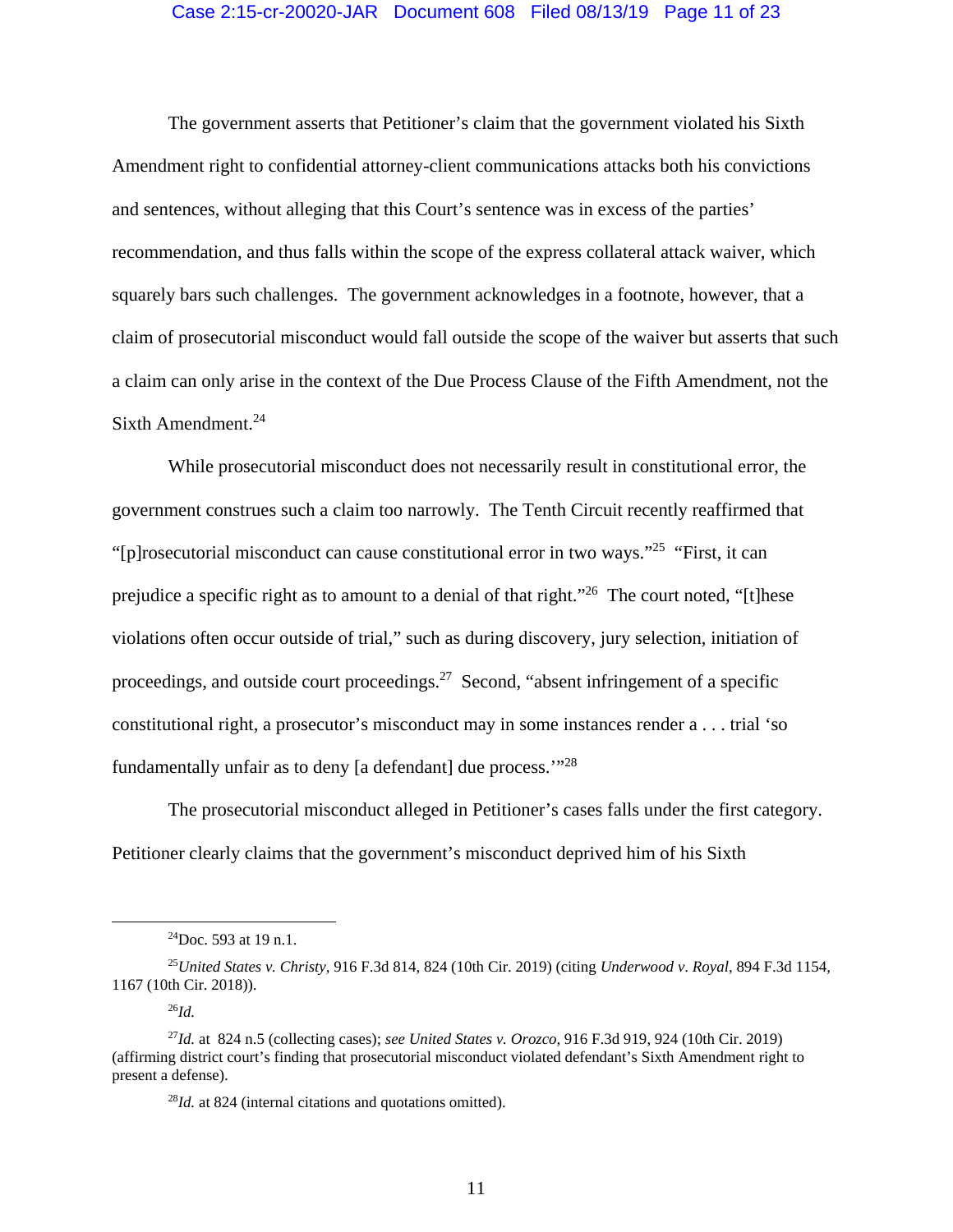### Case 2:15-cr-20020-JAR Document 608 Filed 08/13/19 Page 12 of 23

Amendment right to effective counsel by intentionally intruding into his attorney-client relationship absent a legitimate justification.<sup>29</sup> The government's argument that waiver applies because prosecutorial misconduct can only arise in the context of the Fifth Amendment is simply a misstatement of constitutional law.

Moreover, the plain language of the plea agreements is expressly conditioned on the Petitioner's right to raise any subsequent claim based on prosecutorial misconduct, without limitation to the Fifth Amendment. A plea agreement is a contract, and thus any ambiguities in the agreements will be construed against the drafter.<sup>30</sup> In the context of criminal plea agreements, the government is held to a higher standard, and a defendant's waiver of appeal or collateral attack is construed narrowly and against the government.<sup>31</sup> Here, under the plain language of the plea agreements, Petitioner's Sixth Amendment claim qualifies as a claim of prosecutorial misconduct, an exception to the collateral attack waiver.

#### **2. Procedural Default**

The government argues that even if Petitioner raised claims of prosecutorial misconduct, his claims have been procedurally defaulted because they were not presented on direct appeal. Courts usually will not entertain a § 2255 motion if the movant did not raise the claim on direct

 <sup>29</sup>*See Shillinger v. Haworth*, 70 F.3d 1132, 1142–43 (10th Cir. 1995).

<sup>30</sup>*Garza v. Idaho*, 139 S. Ct. 738, 744–45 (2019) ("That an appeal waiver does not bar claims outside its scope follows from the fact that, "[a]lthough the analogy may not hold in all respects, plea bargains are essentially contracts."); *Hahn*, 359 F.3d at 1343.

<sup>31</sup>*See United States v. Gordon*, 480 F.3d 1205, 1207 (10th Cir. 2007) ("[I]n determining the scope of a waiver, the court must strictly construe any ambiguities in the agreement against the government (the drafter) and in favor of the defendant. This means waivers should be narrowly construed.") (internal citation omitted); *United States v. Bowman*, 634 F.3d 357, 360–61 (6th Cir. 2011) ("[B]ecause plea agreements' constitutional and supervisory implications raise concerns over and above those present in the traditional contract context, in interpreting such agreements we hold the government to a greater degree of responsibility than the defendant . . . for imprecisions or ambiguities in the plea agreements. Ambiguities in a plea agreement are therefore construed against the government, especially because the government can take steps in drafting a plea agreement to avoid imprecision." (internal markings omitted)).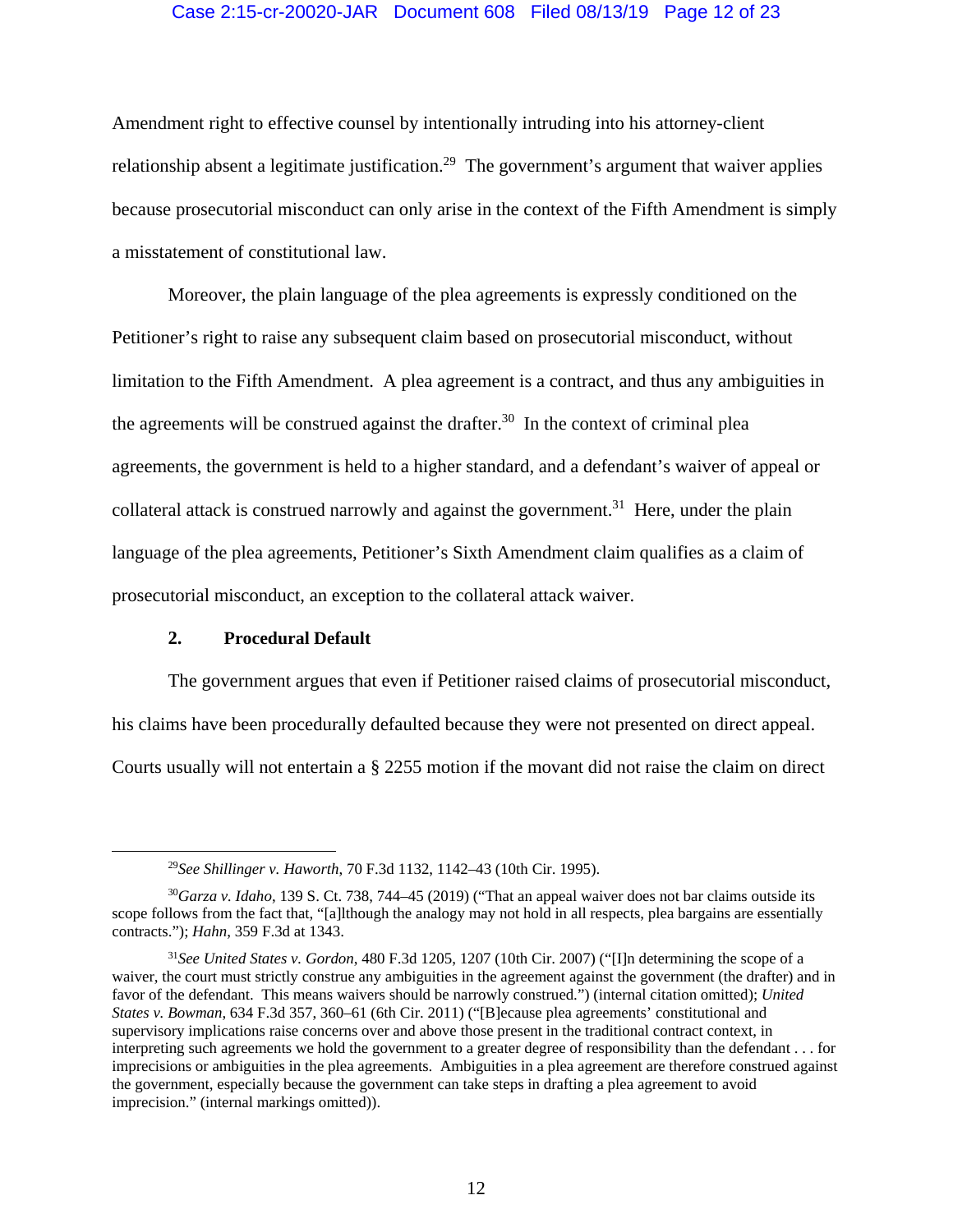### Case 2:15-cr-20020-JAR Document 608 Filed 08/13/19 Page 13 of 23

appeal.<sup>32</sup> "The procedural-default rule is neither a statutory nor a constitutional requirement, but it is a doctrine adhered to by courts to conserve judicial resources and to respect the law's important interest in the finality of judgments."<sup>33</sup> If the government raises a procedural bar, courts must enforce it unless cause and prejudice or a miscarriage of justice is shown.<sup>34</sup>

As a threshold issue, the Court first addresses whether Petitioner's claims fall within an exception to the procedural default doctrine for claims that could not be presented without further factual development. The Supreme Court has determined that the procedural default doctrine is inapplicable during collateral proceedings where the petitioner's claim is based on facts that were outside the appellate record and not open to consideration and review on direct appeal.35 Courts will thus dismiss a procedural default defense where the factual predicate for the petitioner's claim is not within the appellate record and further factual development is necessary to resolve the claim.36

Here, the facts regarding Petitioner's Sixth Amendment claims were neither in the record nor available for consideration and review on direct appeal. The government argues that Petitioner's Motion for Rule 16 discovery, confidential legal visitation, and return of property

<sup>34</sup>*United States v. Allen*, 16 F.3d 377, 378 (10th Cir. 1994).

<sup>35</sup>*Bousley v. United States*, 523 U.S. 614, 621–22 (1998) (holding procedural default doctrine inapplicable where the claim rests on facts that were "dehors the record and their effect on the judgment was not open to consideration and review on appeal.") (quotation omitted).

 <sup>32</sup>*United States v. Torres-Laranega*, 473 F. App'x 839, 842 (10th Cir. 2012); *see United States v. Frady*, 456 U.S. 152, 165 (1982).

<sup>33</sup>*United States v. Snyder*, 871 F.3d 1122, 1126–27 (10th Cir. 2017) (quoting *Massaro v. United States*, 538 U.S. 500, 504 (2003)).

<sup>36</sup>*See, e.g., Massaro v. United States*, 538 U.S. 500, 504–05 (holding that a § 2255 motion is preferable to a direct appeal because, when a claim is brought on direct appeal, "appellate counsel and the court must proceed on a trial record not developed precisely for the object of litigating or preserving the claim and thus often incomplete or inadequate" for the purpose of litigating or preserving the claim); *United States v. Chalan*, 438 F. App'x 710, 712, (10th Cir. 2011) (unpublished) (recognizing that "if the factual predicate for a claim is not available, it would appear to qualify under *Bousley* as a "claim [] that could not be presented without further factual development") (quoting *Bousley*, 523 U.S. at 621–22).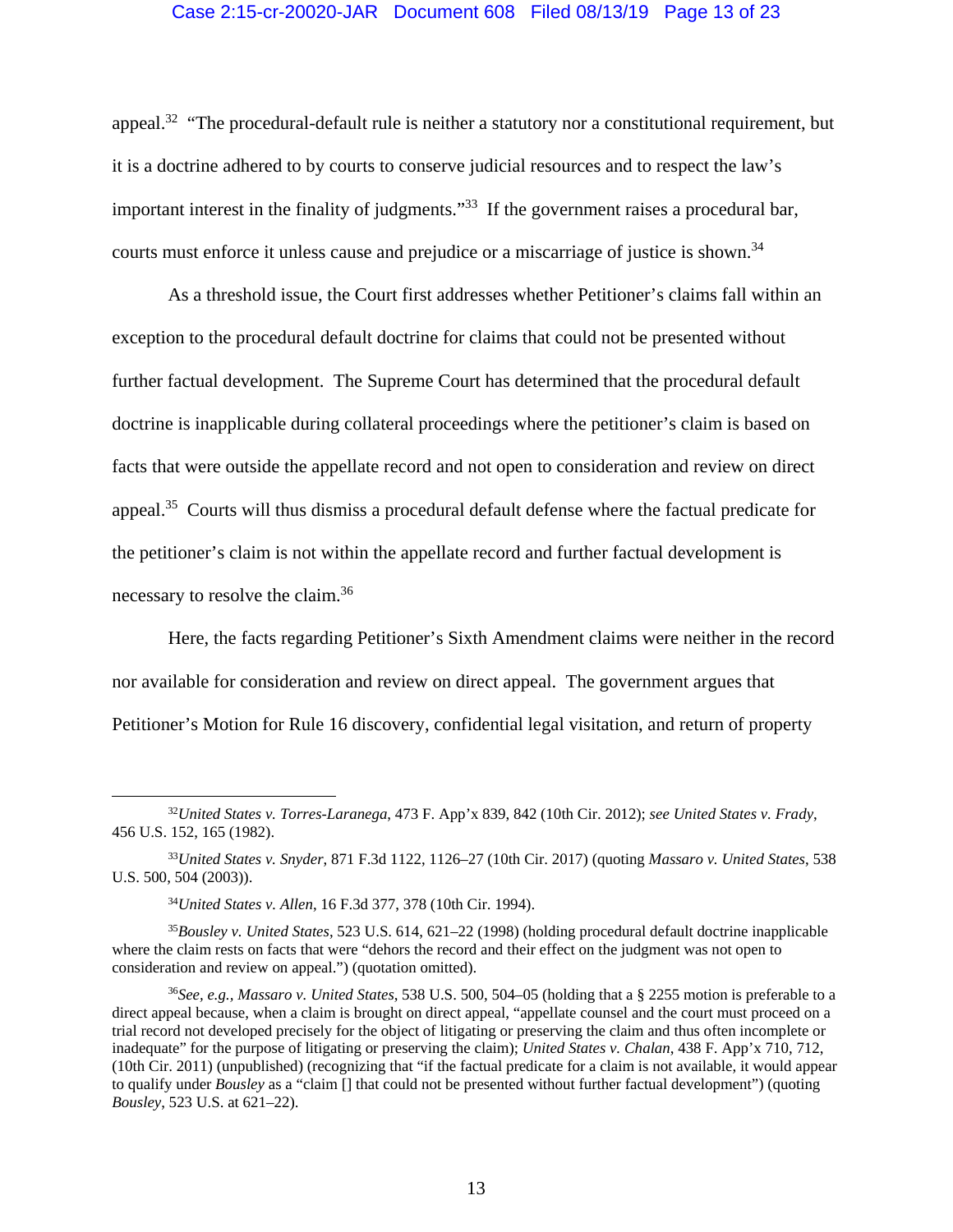### Case 2:15-cr-20020-JAR Document 608 Filed 08/13/19 Page 14 of 23

under Rule 41(g), filed in August 2016, is evidence that he "had a potential Sixth Amendment claim based on video recordings of his meetings with counsel at CCA Leavenworth and his outgoing telephone calls to counsel."<sup>37</sup> This motion asked the government to (1) identify whether attorney-client communications had been provided by CCA, and if so, to identify whether the AUSA or case agents had reviewed the recordings and (2) provide notice of whether the confidential recordings are in the possession of the USAO as part of the *Black* case, and if so, identify, preserve, and return those documents.<sup>38</sup> The government contends that because Petitioner learned the basis of his current Sixth Amendment claim months before the time to file a direct appeal expired, he cannot show cause for not raising the issue on direct appeal.

As Petitioner notes, however, the government never responded to his Rule  $16/41(g)$ motion, which was simply terminated after Petitioner entered into his guilty pleas and was sentenced. In January 2019, the government confirmed for the first time that it was in possession of Petitioner's recorded CCA telephone phone calls and derivative information thereof when it surrendered them to the Court on January 7, 2019.<sup>39</sup> And the video recordings from CCA have been impounded by the Court since the fall of 2016 and were not turned over to the FPD until the *Black* Order was entered on August 13, 2019. Thus, while Petitioner's Rule 16/41(g) motion demonstrates he was aware as of August 2016 that he may have a potential Sixth Amendment claim, the essential facts to establish that claim were not yet known to counsel and were never before this Court.

 $37$ Doc. 593 at 29.

<sup>38</sup>Doc. 318.

<sup>39</sup>*See United States v. Black*, 16-20032-JAR, Doc. 711 at 9, 17 (FPD's Motion to Admit Exhibit No. 715, the government's written inventory of CCA phone calls and derivative evidence in its possession). The FPD was permitted to copy the material turned over by the government.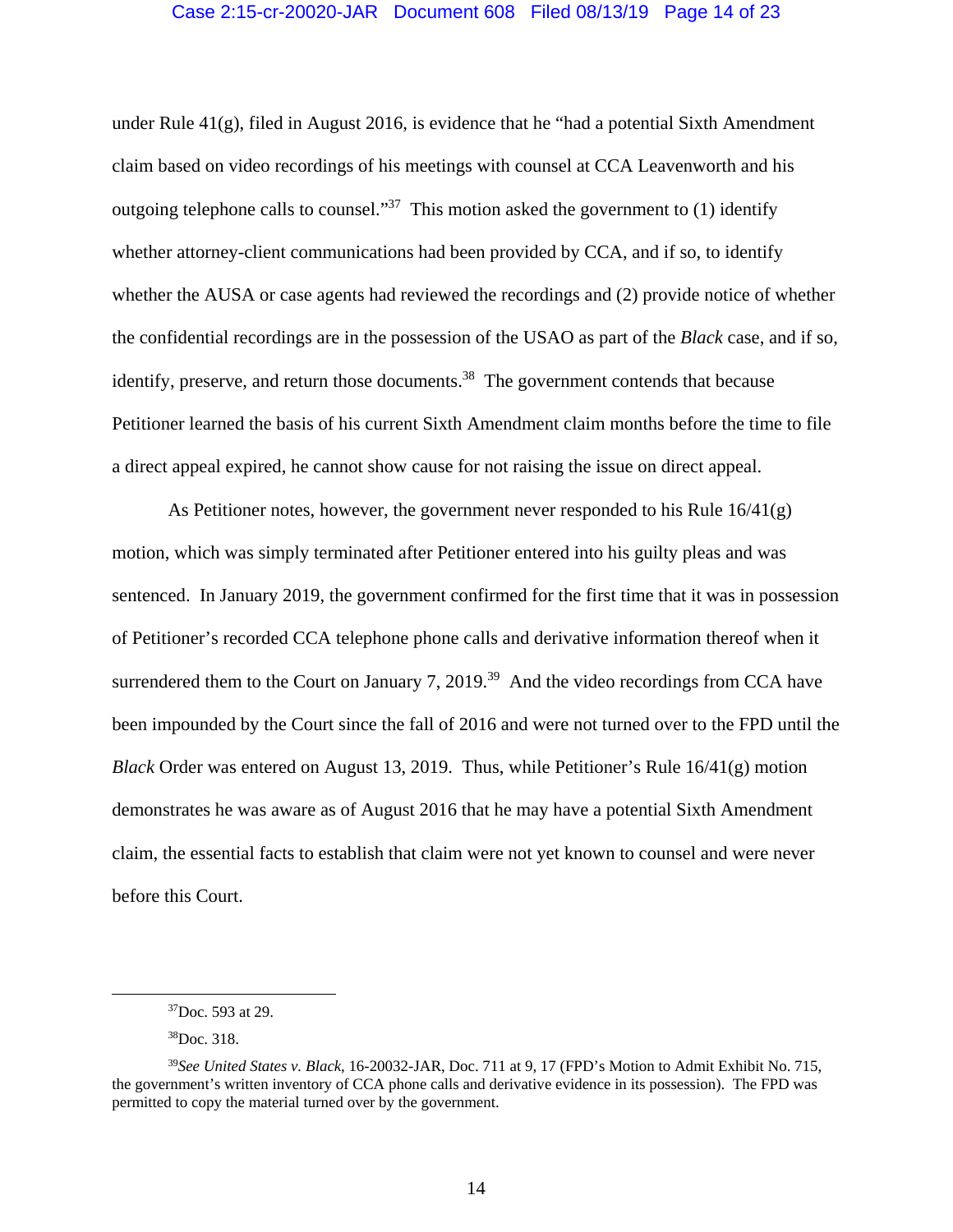### Case 2:15-cr-20020-JAR Document 608 Filed 08/13/19 Page 15 of 23

Moreover, the Tenth Circuit recently dismissed an appeal from this District where the defendant raised a Sixth Amendment claim with similar allegations of prosecutorial misconduct arising out of the *Black* proceedings because the factual basis for the claim was not in the record.<sup>40</sup> In that case, the USAO took the position that the prosecutorial misconduct claim is "cognizable only as a § 2255 motion," and urged the Tenth Circuit to reject defendant's claim on direct appeal as factually unsubstantiated.<sup>41</sup> The Tenth Circuit agreed, noting the "absence of record evidence" to support the claim.<sup>42</sup> And in several pending criminal cases in this District, Judge Carlos Murguia recently foreclosed the defense from investigating or litigating the government's alleged Sixth Amendment violations, "find[ing] it proper to refrain from making substantive rulings on the allegations in motions to dismiss based on *Black* issues" because "[e]vidence is not presently available for review, and this court does not wish to interfere with the ongoing *Black* litigation until after Judge Robinson has issued final rul[ings]."43 If Petitioner had argued his Sixth Amendment claim on direct appeal, he likely would have met with the same result—it is not a great leap to predict the government would have responded that his Sixth Amendment claim was only cognizable on collateral review.<sup>44</sup>

 <sup>40</sup>*United States v. Harssfell*, 735 F. App'x 553 (10th Cir. 2018) (unpublished).

<sup>41</sup>*United States v. Harssfell*, No. 17-3235, Br. of Appellee at 17–20.

<sup>42</sup>*Harssfell*, 735 F. App'x at 554.

<sup>43</sup>*United States v. Velazquez*, D. Kan. 16-20031-CM, Doc. 315 (denying defendant's motion to dismiss but clarifying that the "ruling does not mean that defendant will never be entitled to any relief based on his allegations"); *see also United States v. Crawford*, D. Kan. 15-20042-CM, Sentencing Hr'g. Tr. 3/25/2019 at 21–23 (same); *United States v. Duarte-Tello*, D. Kan. 16-20016-CM, Motions Hr'g. Tr 3/20/19 ("The direct brief ruling is going to be that the court does not find that there's been a specific particularized finding shown or basis shown for the court to find that there's been interference with these particular defendants and their counsel's communication.").

<sup>44</sup>In fact, the Department of Justice took the same position throughout the *Black* proceedings, arguing that the "appropriate mechanism" for these claims of Sixth Amendment violations by the USAO is through federal habeas proceedings. *See* D. Kan. No. 16-20032-JAR, Doc. 336 at 18; Doc. 554 at 7; Doc. 697 at 41–42.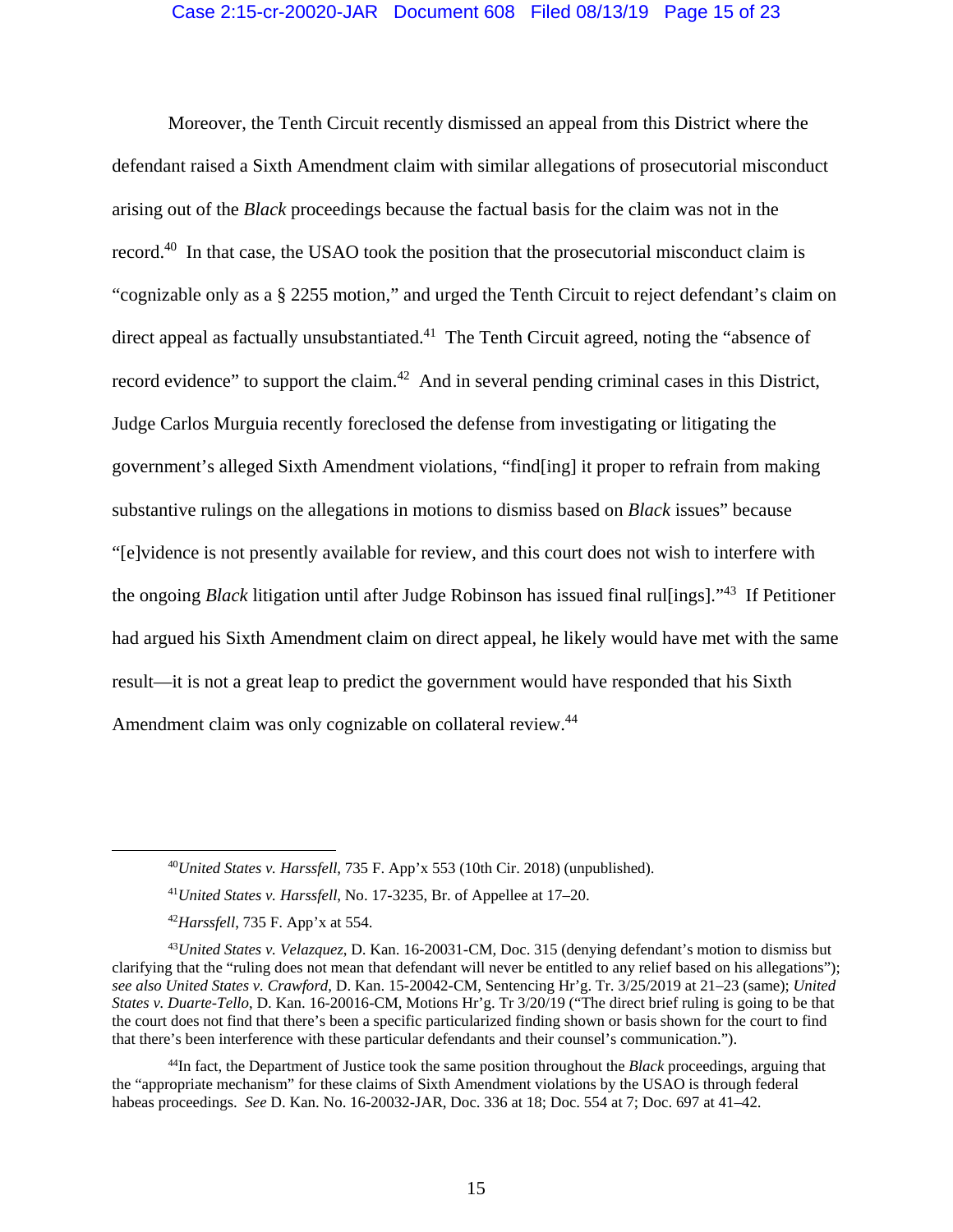### Case 2:15-cr-20020-JAR Document 608 Filed 08/13/19 Page 16 of 23

Even if the procedural default defense was available to the government, however,

Petitioner can establish cause and prejudice. To establish cause, a defendant must "show some external objective factor—such as governmental interference, unavailability of relevant factual or legal basis, or ineffective assistance of counsel—prevented him from raising the issue on direct appeal."<sup>45</sup> "Cause excusing procedural default may also be shown if a claim 'is so novel that its legal basis [wa]s not reasonably available to counsel' at the time of the direct appeal."46 The factual basis for Petitioner's Sixth Amendment claims was not reasonably available to him at the time of his direct appeal, due in large part to the government's strategy of delay, denial, and deflection in the *Black* case and its handling of attorney-client recordings, including Petitioner's.<sup>47</sup> The existence and scope of potential Sixth Amendment claims was not certain until January 2019 for his audio recordings claim and August 13, 2019 for his video recordings claim, well past his deadline for filing a direct appeal.

To establish prejudice, a defendant "must show that the error of which he complains is an 'error of constitutional dimensions' that 'worked to his actual and substantial disadvantage.'"48 Where a petitioner raises a Sixth Amendment claim in which prejudice is presumed, that prejudice is not just a mere possibility of prejudice, but is a sufficient basis to establish prejudice under the procedural default rule.<sup>49</sup> If Petitioner's Sixth Amendment allegations are proved

<sup>48</sup>*Snyder*, 871 F.3d at 1128 (quoting *United States v. Frady*, 456 U.S. 152, 170 (1982)).

 <sup>45</sup>*Torres-Laranega*, 473 F. App'x at 842; *see United States v. Zander*, 723 F. App'x 617, 619 (10th Cir. 2018).

<sup>46</sup>*United States v. Snyder*, 871 F.3d 1122, 1127 (10th Cir. 2017) (quoting *Reed v. Ross*, 468 U.S. 1, 16 (1984)).

<sup>47</sup>*See generally Black* Order; Doc. 583 at 2–10.

<sup>49</sup>*See, e.g., Garza v. Idaho*, 139 S. Ct. 738, 742 (2019) (clarifying presumption of prejudice stemming from counsel's failure to perfect appeal applies "regardless of whether the defendant has signed an appeal waiver," and stating prejudice is presumed "with no further showing from the defendant of the merits of his underling claims"); *Jones v. Cowley*, 28 F.3d 1067, 1073 (10th Cir. 1994) (reversing and remanding, finding cause-and-prejudice standard met if counsel failed to perfect petitioner's appeal in violation of petitioner's right to counsel since prejudice is presumed); *United States v. Skurdal*, 341 F.3d 921, 928 (9th Cir. 2003) (because the denial of counsel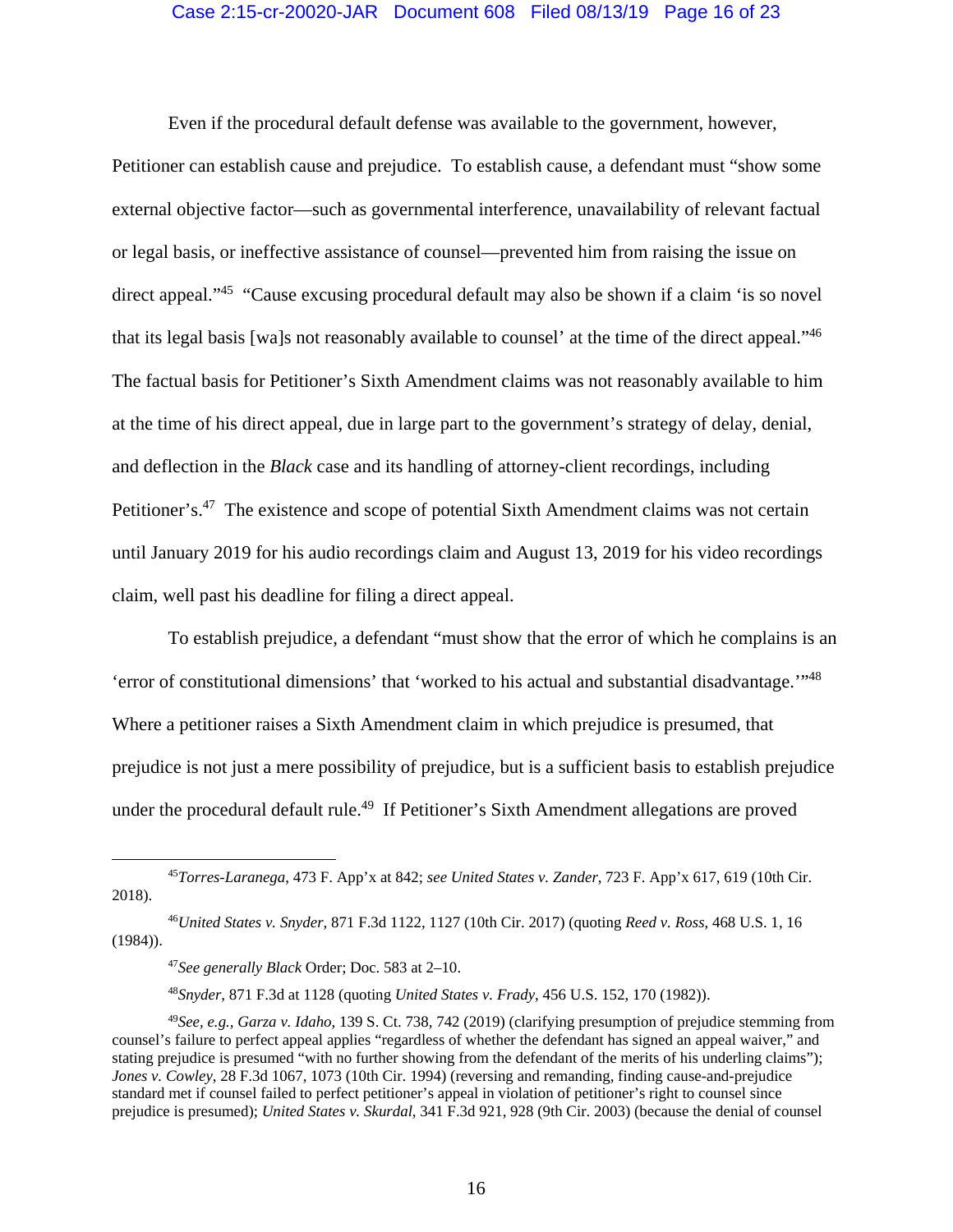### Case 2:15-cr-20020-JAR Document 608 Filed 08/13/19 Page 17 of 23

correct, extant Tenth Circuit law directs that "a prejudicial effect on the reliability of the trial process must be presumed."50 Therefore, Petitioner can establish prejudice under the procedural default doctrine.

Accordingly, the Court denies the government's motion to dismiss Petitioner's Sixth Amendment claim in his § 2255 motion on collateral waiver and procedural default grounds. The government's corresponding argument that Petitioner cannot show good cause for his discovery requests is also overruled on these grounds.

### **B. Remaining Grounds for Good Cause**

In order to be permitted to conduct discovery, a petitioner must show "good cause" and provide "reasons for the request."<sup>51</sup> "[T]he scope and extent of such discovery is a matter confided to the discretion of the District Court."52 The Supreme Court has held that to meet the good cause requirement, a petitioner must provide the court with "specific allegations [that] show reason to believe that the petitioner may, if the facts are fully developed, be able to demonstrate that he is . . . entitled to relief."53 Claims or allegations based on "mere speculation" are "unlikely to establish good cause for a discovery request on collateral review."54 "As the Court distinguished, the good cause showing under Rule 6(a) is targeted at discovery and is not

 $\overline{a}$ 

under the circumstances was "prejudicial per se," petitioner "demonstrated cause and prejudice for the failure to raise the contentions on direct appeal"); *Rosenwald v. United States*, 898 F.2d 585, 587 (7th Cir. 1990) (the prejudice inquiry under procedural-default doctrine for petitioner's Sixth Amendment conflict-of-interest claim turns on the merits of the claim given that prejudice must either be presumed or "something less than a full showing of prejudice usually required under *Strickland*.").

<sup>50</sup>*Shillinger v. Haworth*, 70 F.3d 1132, 1142 (10th Cir. 1995).

<sup>51</sup>Rules Governing Section 2255 Proceedings, Rule 6.

<sup>52</sup>*Bracy v. Gramley*, 520 U.S. 899, 909 (1997).

<sup>53</sup>*Id.* at 908–09 (quoting *Harris v. Nelson*, 394 U.S. 286, 300 (1969)).

<sup>54</sup>*Strickler v. Greene*, 527 U.S. 263, 286 (1999).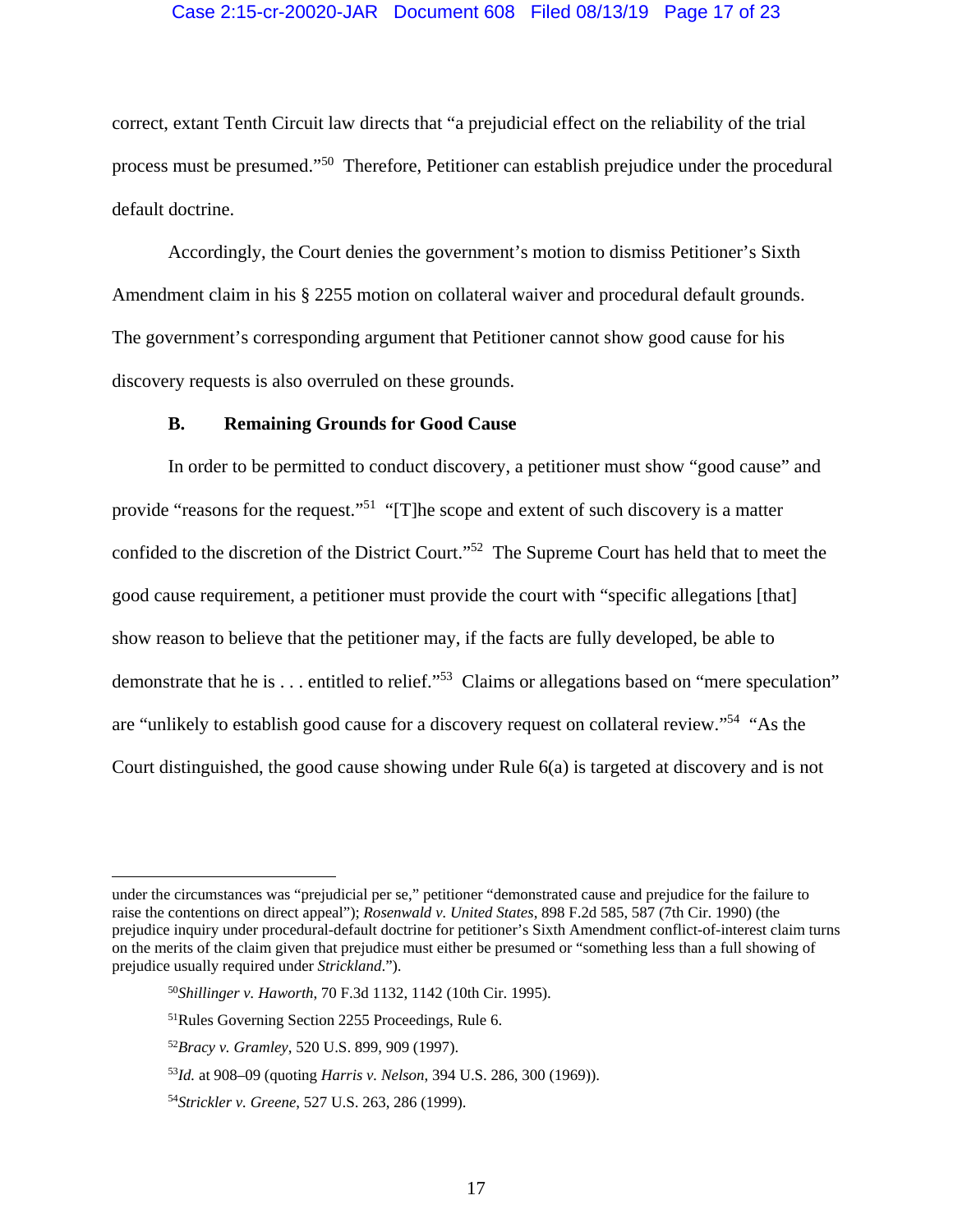#### Case 2:15-cr-20020-JAR Document 608 Filed 08/13/19 Page 18 of 23

meant to be judged by whether or not a petitioner would succeed on the merits of his claim.<sup>55</sup> A court abuses its discretion by denying discovery once a good-cause showing is made since "it is the duty of the court to provide the necessary facilities and procedures for an adequate inquiry."56

The government asserts that most of Petitioner's discovery requests are "irrelevant" to his § 2255 motion and, as a result, he cannot show "good cause" for those requests. Specifically, the government asserts that the majority of the requests (#3 through #13) relate to the *Black*  litigation or the *Dertinger* case, and because "any alleged violations of another inmate's Sixth Amendment rights are not at issue here," those discovery requests are "irrelevant" to Petitioner's Sixth Amendment claim. The government further argues that any remedy for a Sixth Amendment violation must be tailored to the harm suffered by the individual defendant, not by defendants in other cases.

The government conflates relevance with good cause required under Rule 6(a). As the Advisory Committee notes explain, the purpose of Rule 6(b) is to enable the court "to make certain that the inquiry is relevant and appropriately narrow."57 The Court limits its finding here to whether Petitioner has established good cause for his discovery requests and finds that specific determinations of relevance are more appropriately left for Judge O'Hara.

The parties disagree on what Petitioner must establish to succeed on his Sixth Amendment claim. The Court conducted an extensive analysis of the law pertaining to alleged

 <sup>55</sup>*Stouffer v. Reynolds*, 168 F.3d 1155, 1173 (10th Cir. 1999) (citing *Bracy*, 520 U.S. at 909) ("[I]t may well be . . . that petitioner will be unable to obtain evidence sufficient to support a finding of actual judicial bias in the trial of his case, but we hold that he has made a sufficient showing, as required by Habeas Corpus Rule 6(a), to establish 'good cause' for discovery.").

<sup>56</sup>*Id.* (quoting *Harris*, 394 U.S. at 300).

<sup>57</sup>Rules Governing Section 2254 Cases, Rule 6(b) advisory committee notes. Rule 6 of the Section 2254 rules is "fully applicable to discovery under these rules for § 2255 motions." *See* Rule 6 of the Rules Governing Section 2255 Proceedings, advisory committee notes.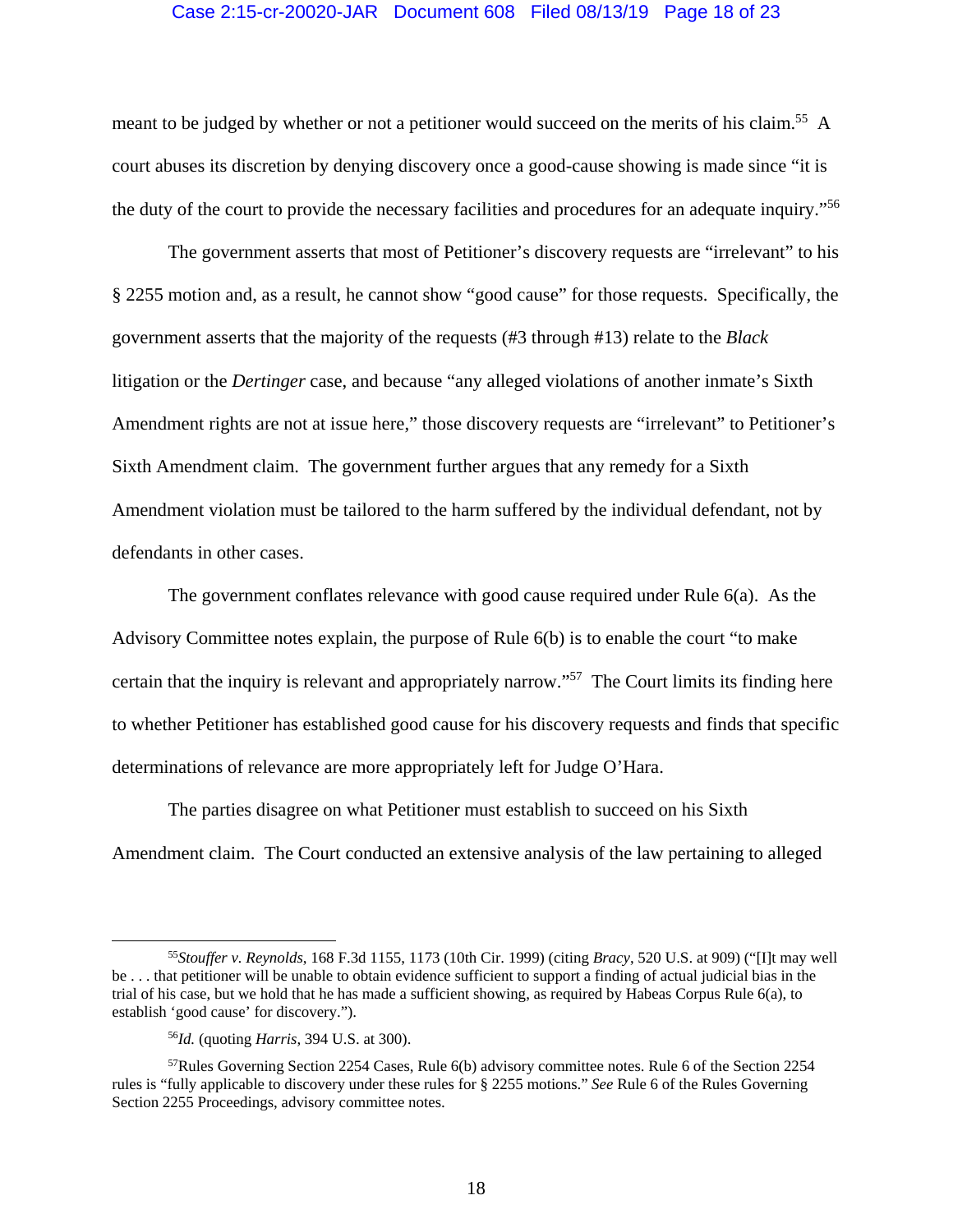#### Case 2:15-cr-20020-JAR Document 608 Filed 08/13/19 Page 19 of 23

Sixth Amendment violations in the *Black* Order.58 In *Shillinger v. Haworth*, the Tenth Circuit held that a per se Sixth Amendment violation occurs where (1) there were protected attorneyclient communications; (2) the government purposefully intruded into the attorney-client relationship; (3) the government became "privy to" protected attorney-client communications as a result of its purposeful intrusion; and (4) the intrusion was not justified by any legitimate law enforcement interest.<sup>59</sup> Once these factors are established, "a prejudicial effect on the reliability of the trial process must be presumed."<sup>60</sup>

Petitioner asserts that he can establish that the government violated his Sixth Amendment rights. In support, he contends facts derived from (1) the investigation in *Black* and related cases, (2) extensive research and analysis conducted by the FPD, and (3) facts developed at an evidentiary hearing in this § 2255 proceeding, will demonstrate that the government intentionally obtained both video and phone recordings of confidential attorney-client communications between Petitioner and his counsel at CCA. In turn, Petitioner asserts, the government cannot establish that any legitimate law enforcement purpose justified its actions. Under *Shillinger*, that is enough to establish a per se Sixth Amendment violation and that prejudice must be presumed.

Petitioner provides the Court with specific allegations regarding the USAO's systematic collection of all recorded telephone calls from CCA, with no exception for attorney-client calls or any other precautionary measures, as evidence of a pattern and practice of purposeful and large-scale intrusion of attorney-client communications.<sup>61</sup> This Court also made extensive findings regarding the USAO's practice regarding obtaining audio recordings from CCA in the

 <sup>58</sup>*Black* Order at 145–63.

<sup>5970</sup> F.3d 1132, 1142 (10th Cir. 1995); *see Black* Order at 162.

<sup>60</sup>*Shillinger*, 70 F.3d at 1142 (holding that no "case-by-case inquiry into prejudice" is necessary because "such intentional and groundless prosecutorial intrusions are never harmless").

 ${}^{61}$ Doc. 583 at 3–8.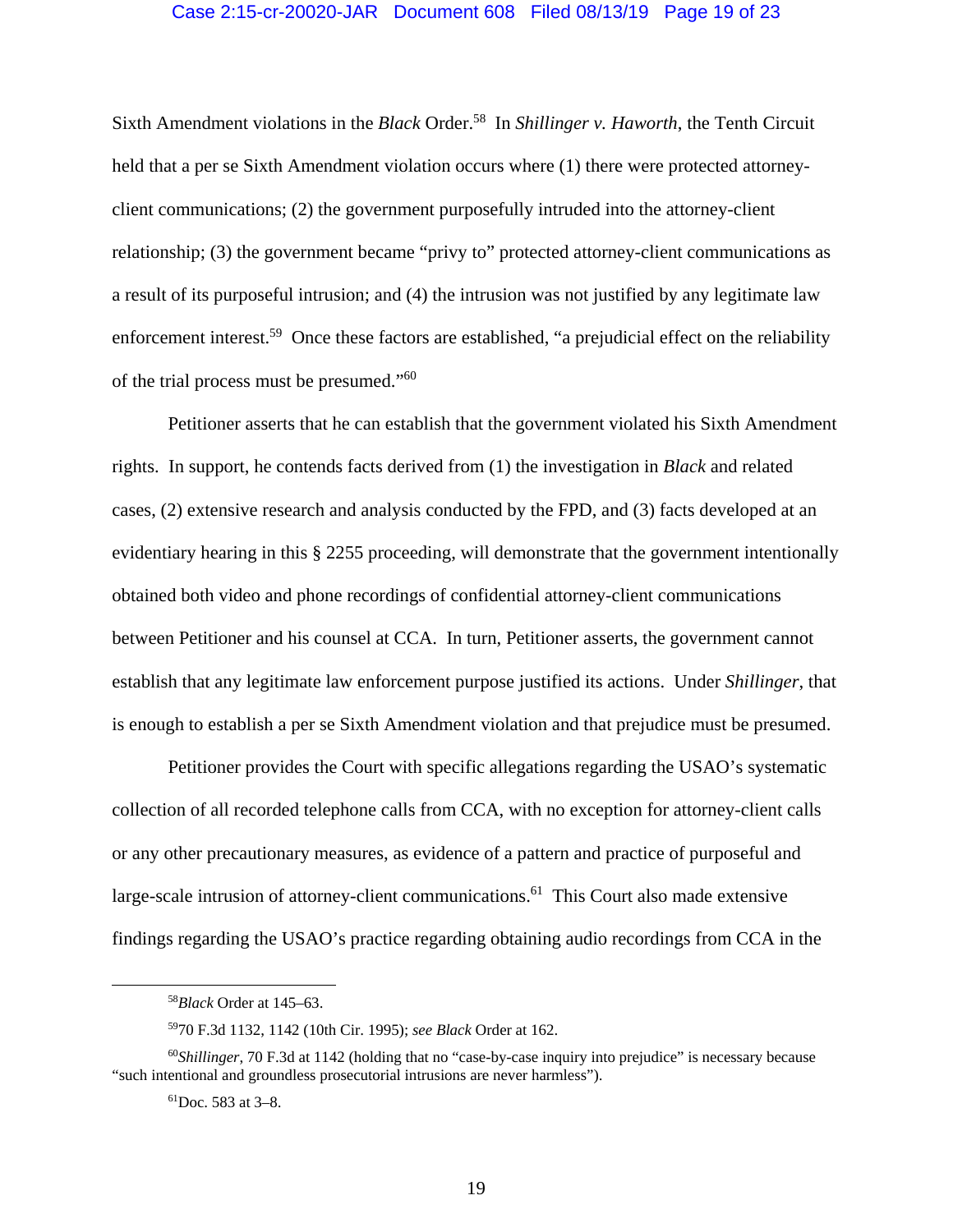*Black* Order.<sup>62</sup> Petitioner provides the Court with specific allegations of similar misconduct in his case, which he alleges will show that the government intentionally procured and possessed recorded phone calls and confidential communications that took place between Petitioner and his counsel while he was a detainee at CCA. Specifically, the FPD's investigation has revealed that (1) at least 76 recorded attorney-client phone calls between Petitioner and his counsel were accessed and obtained by the government during the course of his prosecution; (2) at least 13 of those attorney-client phone calls exceeded two minutes in duration (seven of which were between eight to thirteen minutes in duration); and (3) there are at least two documented production requests for Petitioner's calls made by the government, one of which includes a signed acknowledgement receipt by the prosecutor. And, on January 7, 2019, the government confirmed for the first time that it had been in possession of Petitioner's recorded CCA phone calls and surrendered those calls to the Court. These specific allegations are more than sufficient to show reason to believe that Petitioner may, if the facts are fully developed, be able to demonstrate that he is entitled to specific relief. Accordingly, the Court finds Petitioner has made a good cause showing and authorizes Petitioner to conduct discovery with respect to audio recordings under Rule 6(a).

Petitioner also alleges misconduct with respect to video recordings of meetings with his attorney at CCA. He generally alleges such meetings took place in one of the five meeting rooms in which a camera recorded the meetings and that the meetings took place between February 20, 2016 and May 16, 2016. Unlike the phone recordings, Petitioner did not have access to the video recordings at the time of his motion for discovery. In the *Black* Order, the Court granted the FPD's Rule 41(g) motion and ordered the government to turn over six DVRs

 <sup>62</sup>*Black* Order at 80–123.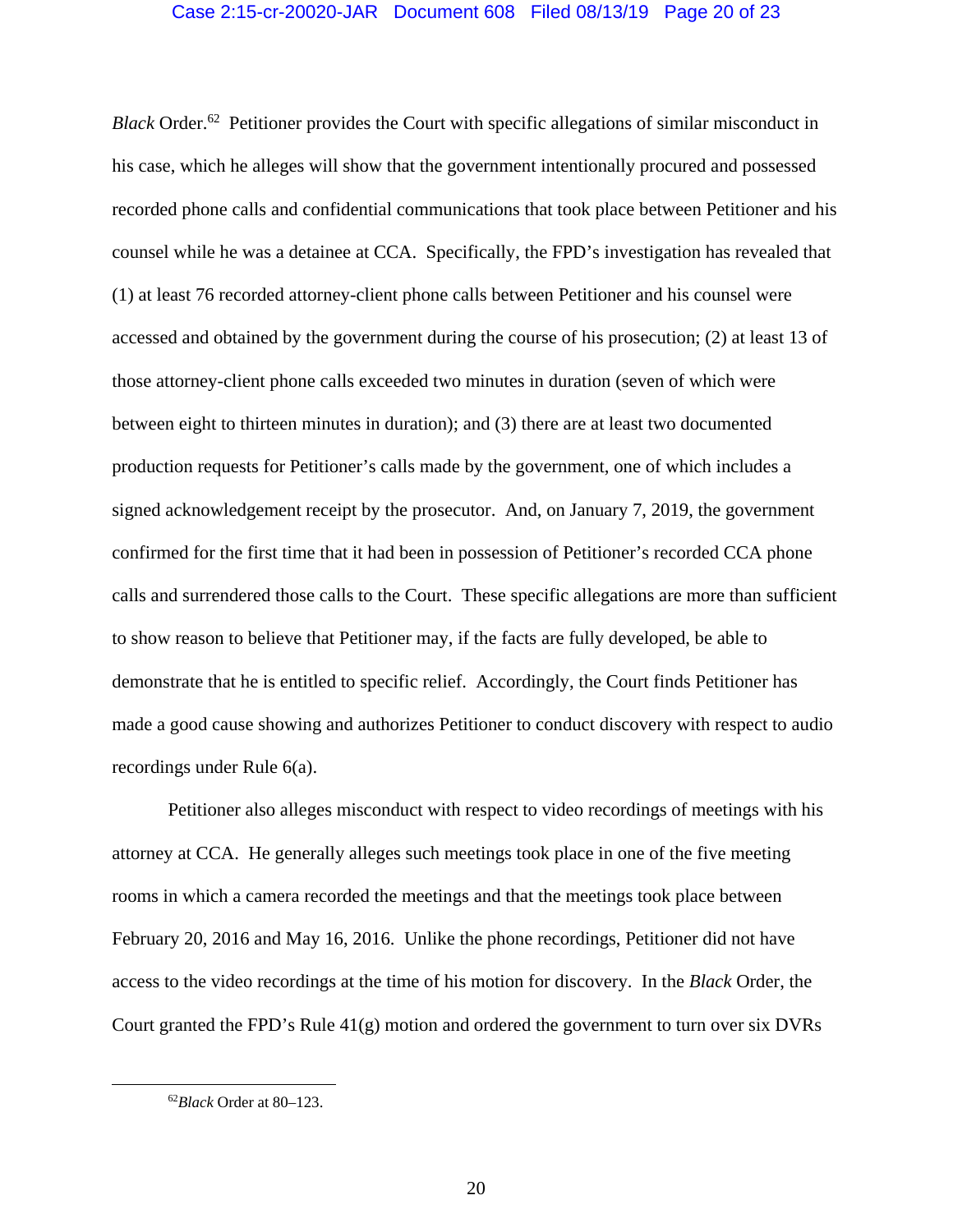impounded by the Court to the FPD for review to determine that the video of the attorney-client meeting exists and that the quality of the non-verbal communications is sufficient to confirm communication between the detainee and counsel.63 Accordingly, the Court limits its findings at this time to audio recordings and finds issues with respect to video recordings should be determined by Judge O'Hara.

### **C. Bifurcation and Specific Objections**

The government argues that in the event the Court rejects its good cause arguments, then the Court should deny most of Petitioner's discovery requests without prejudice as premature. Before the Court considers the specific discovery requests and objections thereto—most of which relate to the remedy Petitioner seeks—the government asks that the Court first determine whether there was a Sixth Amendment violation in the instant case. If Petitioner demonstrates a Sixth Amendment violation, the issue of a remedy would become relevant. As previously noted, the Court limits its finding at this time to whether Petitioner has established good cause to authorize discovery and finds the issue of bifurcation and/or specific discovery objections should be determined by Judge O'Hara.

#### **IV. Conclusion**

The government repeats the circular argument made in the *Black* case that because Petitioner has not proven a Sixth Amendment violation, he is not entitled to discovery to investigate the Sixth Amendment claim. But it is well documented that the government's document production in *Black* was not only incomplete, but a "document dump."64 The government also withheld a number of documents based on claims of privilege or other legal

 <sup>63</sup>*Black* Order at 165.

<sup>64</sup>*See id.* at 142.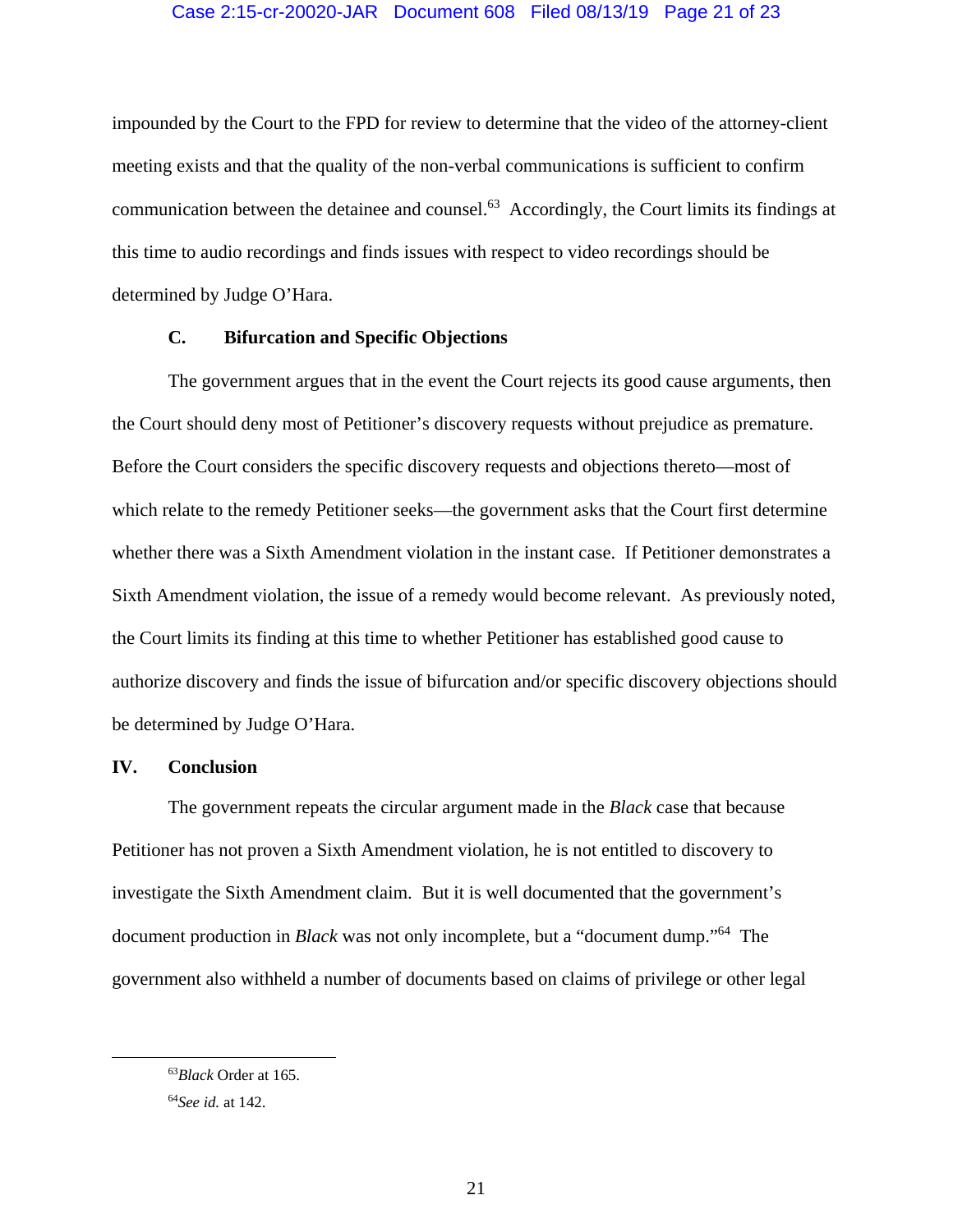### Case 2:15-cr-20020-JAR Document 608 Filed 08/13/19 Page 22 of 23

protection but did not create or produce a privilege or production log.<sup>65</sup> And much of the documents and information sought by Petitioner are in the government's sole possession, custody, or control. To claim lack of evidence as a basis for denial of discovery is to substitute the cause for the consequence. As this Court previously noted, the DOJ and the USAO have repeatedly argued that the "appropriate mechanism" for investigation of any Sixth Amendment violations arising out of the Special Master's investigation in *Black* is through federal habeas relief under 28 U.S.C. § 2255. Indeed, this Court has made clear in the *Black* case that the government may be required to produce outstanding documents and information in habeas proceedings.66 Because Petitioner has demonstrated good cause to conduct discovery with respect to audio recordings under Rule 6(a), it is the duty of this Court "to provide the necessary facilities and procedures for an adequate inquiry" into his Sixth Amendment claim.<sup>67</sup>

**IT IS THEREFORE ORDERED BY THE COURT** that the government's Motion to Enforce Collateral Attack Waiver and Dismiss Ground 1 of Petitioner's § 2255 (Doc. 593) is **denied.** 

**IT IS FURTHER ORDERED** that Petitioner's Motion for Leave to Conduct Discovery (Doc. 584) is **granted in part**; the Court finds that Petitioner has established good cause and authorizes Petitioner to conduct discovery with respect to audio recordings under Rule 6(a); the

65*Id.* 

<sup>67</sup>*Bracy v. Gramley*, 520 U.S. 899, 908–09 (1997) (quoting *Harris v. Nelson*, 394 U.S. 286, 300 (1969)).

<sup>66</sup>*See* D. Kan. No. 16-20032-JAR, Doc. 713 at 35 (noting in modifying final production order that "[i]n so ruling, however, the Court does not suggest the government will never have to produce these documents and information," and that the DOJ had repeatedly argued that the "appropriate mechanism for investigation of Sixth Amendment violations is through § 2255); Tr. November 16, 2018 Hr'g, Doc. 694 at 2805 ([Court:] "[W]e're talking about an investigation of—of alleged prosecutorial misconduct within the context of this case and that will likely raise its head hundreds of times again in the context of habeas actions to come, which are [] civil litigation. And I will tell you that in civil litigation, you're going to have—you know, whether it's discovered now or later, you're going to be under those same obligations.").